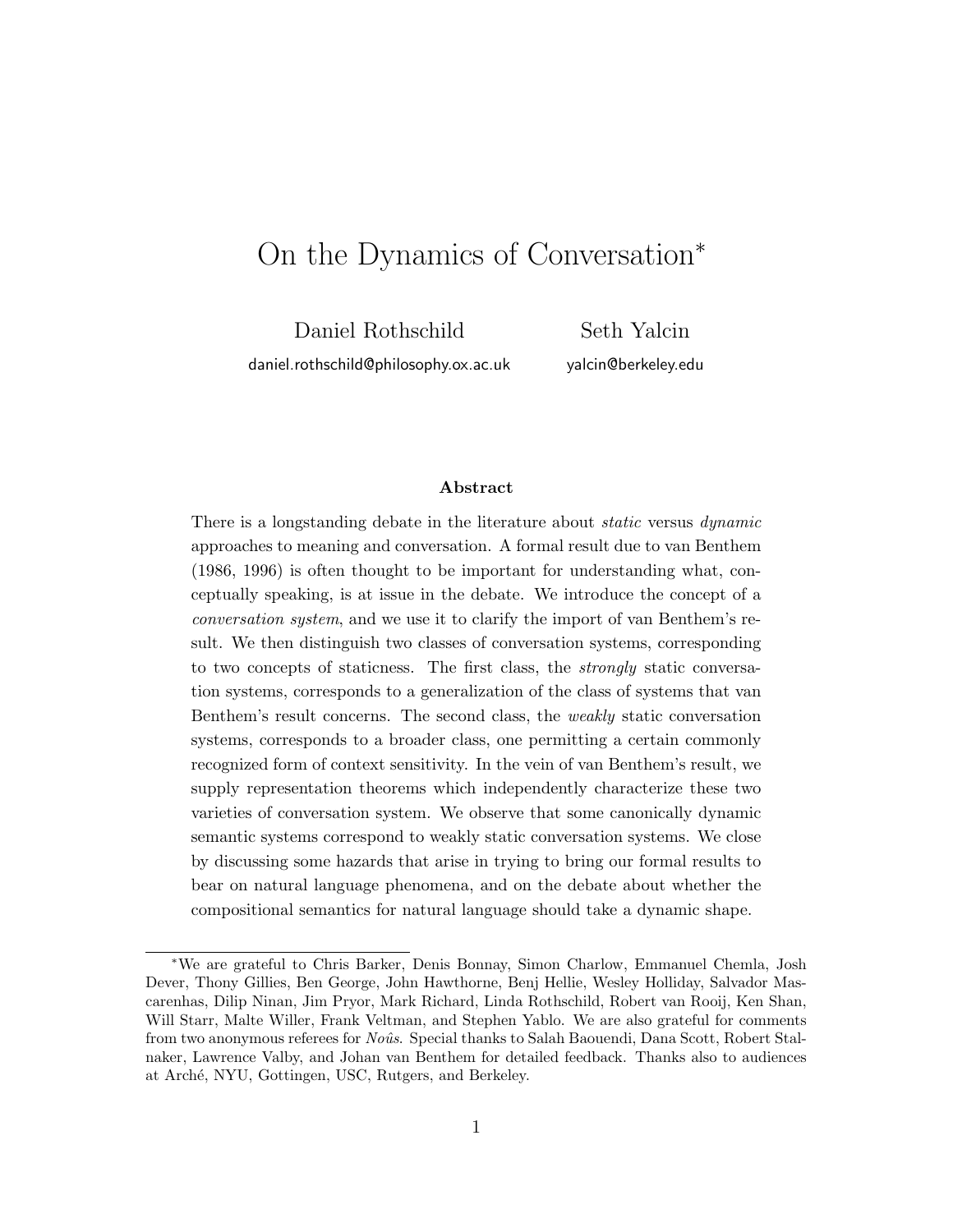#### 1 Introduction

Consider two rough but familiar shapes that a theory of meaning for a fragment of natural language might take. One shape is *truth-conditional* and *propositional*. It consists substantially in a compositional assignment of truth-conditions to sentences of the fragment. (Or more abstractly, in a compositional mapping from sentences of the fragment to sets of points of evaluation in a specified model.) The truthconditions of (or the proposition expressed by) a sentence reflect the informational content it encodes; and the meaning of a sentence is more or less identified with this informational content.<sup>1</sup> The legacy of this approach traces back at least to Frege and the early Wittgenstein. Modern paradigms of it include Lewis (1970) and Montague (1973).

The second shape is dynamic. Sentence meanings are not truth-conditions, not items of informational content. Rather, the meaning of a sentence is like an instruction for changing a state of information. Sentences are compositionally assigned functions which take a state of information as input and return an updated state of information. These update functions, or context change potentials (CCPs), are their meanings. The meaning of a sentence tokened in context directly acts on the state of the conversation, itself understood as a state of information. This approach traces back to the pathbreaking work of Karttunen (1969), Stalnaker (1975), Kamp (1981), and Heim (1982). From the perspective of this dynamic approach, the truth-conditional approach gets called static.

What, if anything, is at issue in the choice between these two shapes that a theory of meaning might take? How do we decide whether a natural language like English, or some fragment of it, should receive a static or a dynamic semantics?

From a big picture point of view, it seems obvious what to say. The thing to do is just go ahead and attempt to build the best theories in each style that we can dream up. We then compare the resulting theories for overall empirical adequacy and explanatory power, using the usual sort of criteria we use to evaluate any scientific theory.<sup>2</sup> The situation here is no different from other cases in which we have two competing theoretical explanations for the same phenomena.

While we endorse this general attitude toward the matter, we are interested in

<sup>&</sup>lt;sup>1</sup>For elaboration on the "more or less", see the discussions of the distinction between compositional semantic value and content in Dummett (1973), Lewis (1980), Stanley (1997), Ninan (2010), Rabern (2012), Yalcin (2014).

<sup>&</sup>lt;sup>2</sup>See Schlenker (2009), Rothschild (2011), Lewis (2012, 2014), Yalcin (2015) for some recent work broadly in this vein.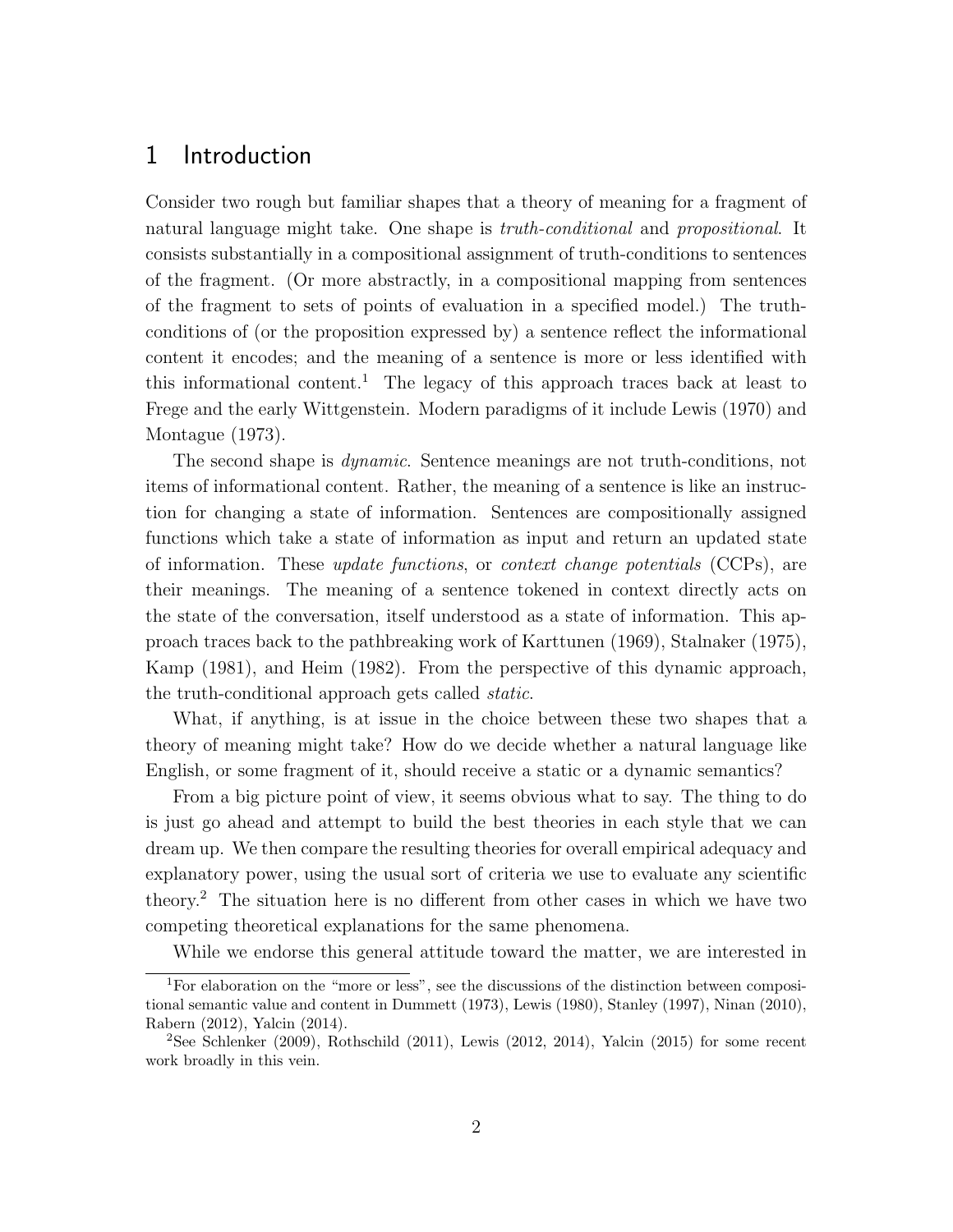examining a certain more direct line of response to the question, one we find in the literature (van Benthem 1986, 1996; Groenendijk and Stokhof 1991b; Dever 2006; von Fintel and Gillies 2007; van Eijck and Visser 2010). This response involves giving an abstract formal characterization of the properties which mark the main difference between the static approach and the dynamic approach. Once we have such a characterization, we can try to assess whether natural languages like English are best modeled as having or lacking these properties; and this in turn is a means of addressing, or at least beginning to address, the question whether the language is best modeled with a static or dynamic semantics.

On its face, this kind of response can seem puzzling. What do we even mean when we ask what the "main difference" is between a static approach and a dynamic approach? Didn't we already explain that difference at the outset? We said that a static approach compositionally assigns sentences functions from points of evaluation to truth values, whereas a dynamic approach compositionally assigns sentences context change potentials. What more could there be to say about the formal difference between these approaches?

The more that might be said concerns a question which we can, to a rough first approximation, put as follows:

When can a dynamic semantics be "reduced" to a static semantics? Under what conditions does a given dynamic semantics admit of "straightforward translation" into a static semantics, so that everything which was achieved dynamically is instead achieved statically? And under what conditions is this *not* possible?

The background thought here is this: if what you achieve with your dynamic semantics could also be achieved by a straightforwardly static counterpart of that semantics, then there is some sense in which your dynamic semantics is not *inter*estingly dynamic. It is only superficially dynamic, or dynamic in notation; it lacks "real dynamics" (as von Fintel and Gillies 2007 put it). The dynamic approach is thought to make possible varieties of explanation not achievable along static lines. But if your dynamic semantics does not actually exploit this additional power, then (it seems) it might just as well have been formulated statically. It isn't dynamic in any deep sense.

Of course, the question now becomes what it amounts to, formally speaking, for a semantics which is articulated dynamically to admit of "straightforward translation" or "reduction" to a static framework. And to approach this question, we need to give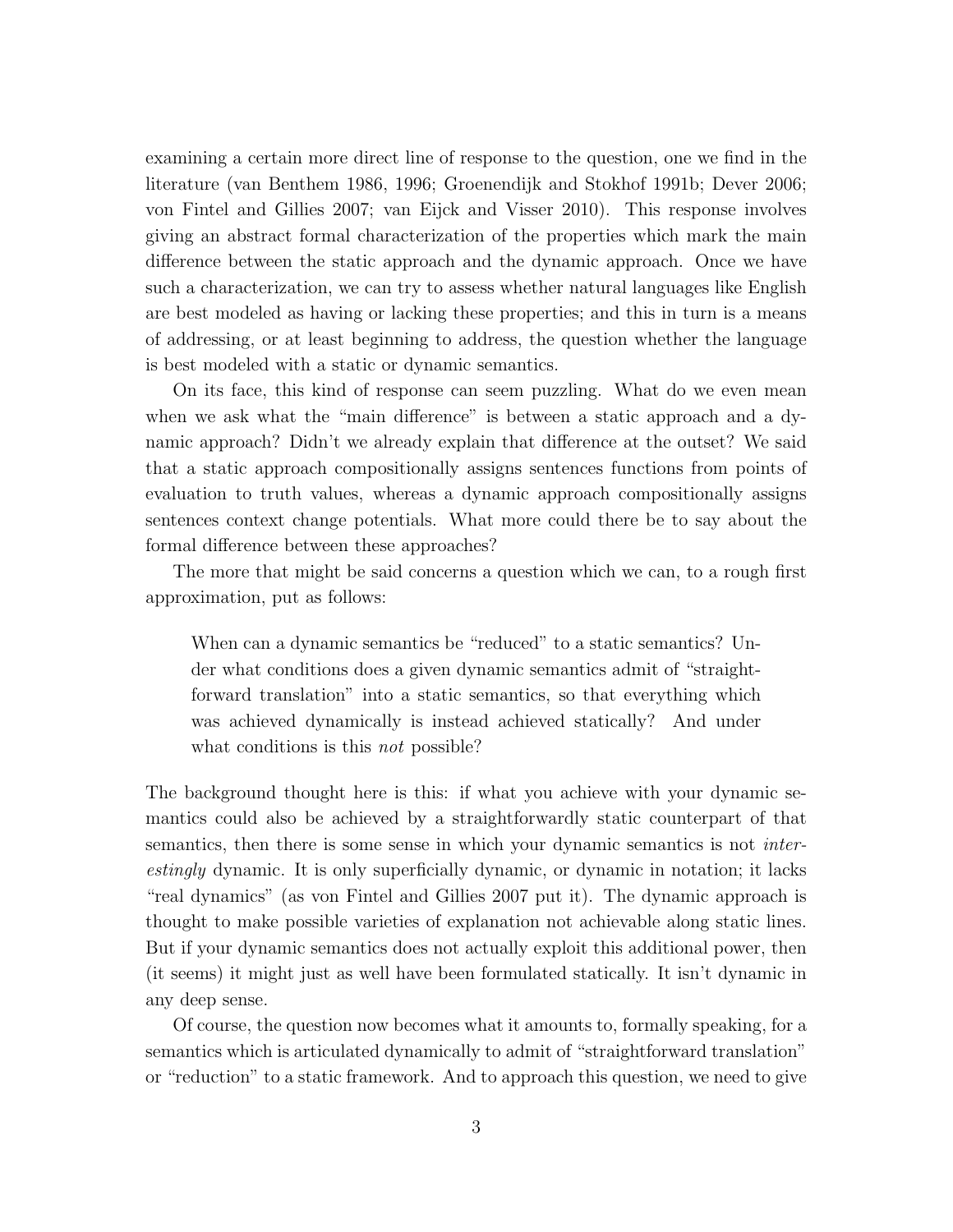a precise characterization of what a "static framework" for thinking about meaning and communication is supposed to be. There are a variety of imaginable approaches one could take to this question. But there now prevails in the literature a relatively standard way of thinking about the matter, which owes in different ways to the model of conversational update defended by Stalnaker (1978) and to a formal result due to van Benthem (1986). So we will start with that approach.<sup>3</sup>

#### 2 The received idea of staticness

Before proceeding, we should separate two senses of 'context' relevant for understanding what follows. One notion of context corresponds to the idea of the state of the conversation at a given stage of the discourse. This is sometimes described as the informational context of the discourse. On one common way of thinking about it, the state of a conversation corresponds to the body of information that is mutually taken for granted by the interlocutors at that point in the discourse (Stalnaker (1978, 2002, 2014)). Communication happens by way of updating this shared body of information. This is the sense of 'context' in play in 'context change potential': a CCP is an operation on contexts understood as conversational states. The second notion of context is the notion familiar especially from Kaplan (1989). In this sense of 'context', the context is the concrete world, place, and time (centered world) of the conversation. A context in this second sense generally determines a context in the first sense (a conversational state), since one feature of any concrete discourse situation is the state of the conversation in that situation. In what follows we use  $c$ as a variable over conversational states and  $k$  as a variable over contexts in Kaplan's sense—centered worlds understood as locations of discourse.

Now we expect any compositional semantics, dynamic or static, to tell us how the meaning of a complex is expression is determined as a function of the meanings of its parts. A dynamic semantics will do this, but it does more besides: it tells us also how each sentence, when tokened unembedded, characteristically serves to update the state of the conversation. A static compositional semantics by itself does not encode this kind of information about conversational dynamics. In the most basic form of static setting, each sentence is ultimately associated with a proposition. To get from this to the characteristic sort of update the sentence imposes upon

 $\overline{{}^3$  For a different but related take on these issues, see Bonnay and Westerstahl (2014). They analyze the static/dynamic divide from the perspective of logical consequence. Their discussion includes a comparison of their results to some of those reported here.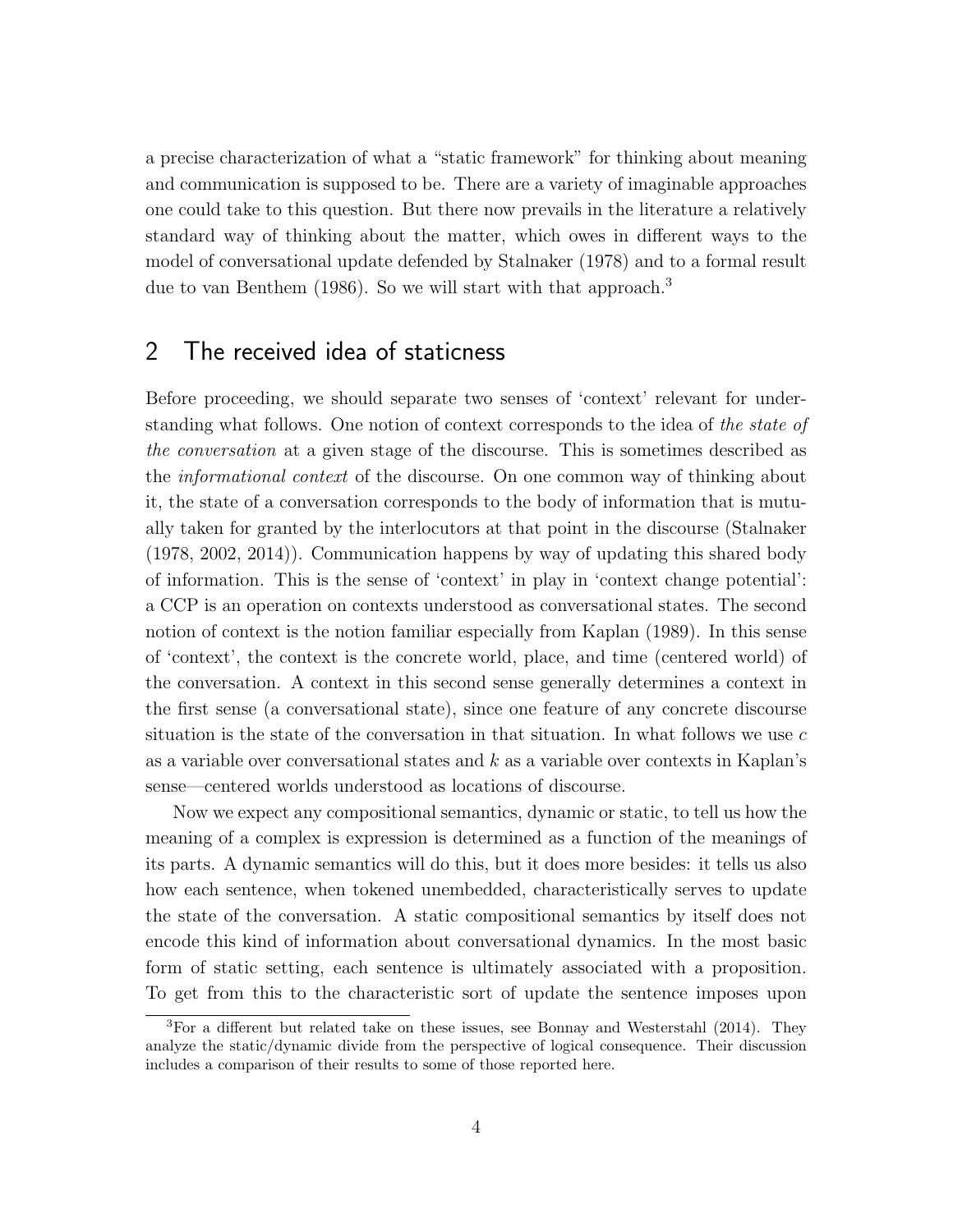the state of the conversation, we need something further. We need some sort of bridge principle which maps the static meaning of the sentence to a context change potential for the sentence. Only assuming some such principle can we meaningfully compare a static semantics to a dynamic semantics—at least from the point of view of conversational dynamics.

Stalnaker (1978), in some of the earliest work formalizing the notion of a conversational state, framed one natural bridge principle of this kind. On his picture, propositions are modeled as sets of possible worlds. A conversational state is understood to be the set of worlds in the intersection of the propositions which are common ground among the interlocutors—what Stalnaker calls a *context set*. Stalnaker assumes a static truth-conditional semantics, wherein a sentence  $\phi$  is semantically associated with a proposition  $[\![\phi]\!]^k$  relative to a context k. Stalnaker's bridge principle was designed for declarative fragments of natural language, and was intended to model the characteristic dynamic effect of assertion. The bridge principle he framed was very simple: the update of a successful assertion of  $\phi$  in k on a conversational state c proceeds by intersecting the proposition  $[\![\phi]\!]^k$  with  $c$ :<sup>4</sup>

STALNAKER ASSERTION RULE.  $c[\phi^k] := c \cap [\![\phi]\!]^k$ 

The characteristic effect of asserting a proposition is the elimination of possibilities incompatible with it from the common ground. The package of a static mapping from sentences to truth-conditions together with Stalnaker's assertion rule provides us with one textbook example of a static picture of conversation. A key feature of this picture of conversational update is that it embraces what we can call propo-SITIONALITY:

propositionality. Conversational update is always just a matter of adding a proposition to the conversational state.

At least as concerns declarative fragments of language, static approaches to meaning and communication are often taken to assume propositionality. Indeed, propositionality is usually taken to be a key part of what makes any given approach to conversational update static. (Of course, one might embrace propositionality without embracing Stalnaker's particular conceptions of propositions and conversational states. We return to this below.)

<sup>&</sup>lt;sup>4</sup>The CCP of a sentence  $\phi$  is  $[\phi]$ , and its argument is placed to left (postfix notation): thus the result of updating a context c with  $\phi$  is  $c[\phi]$ .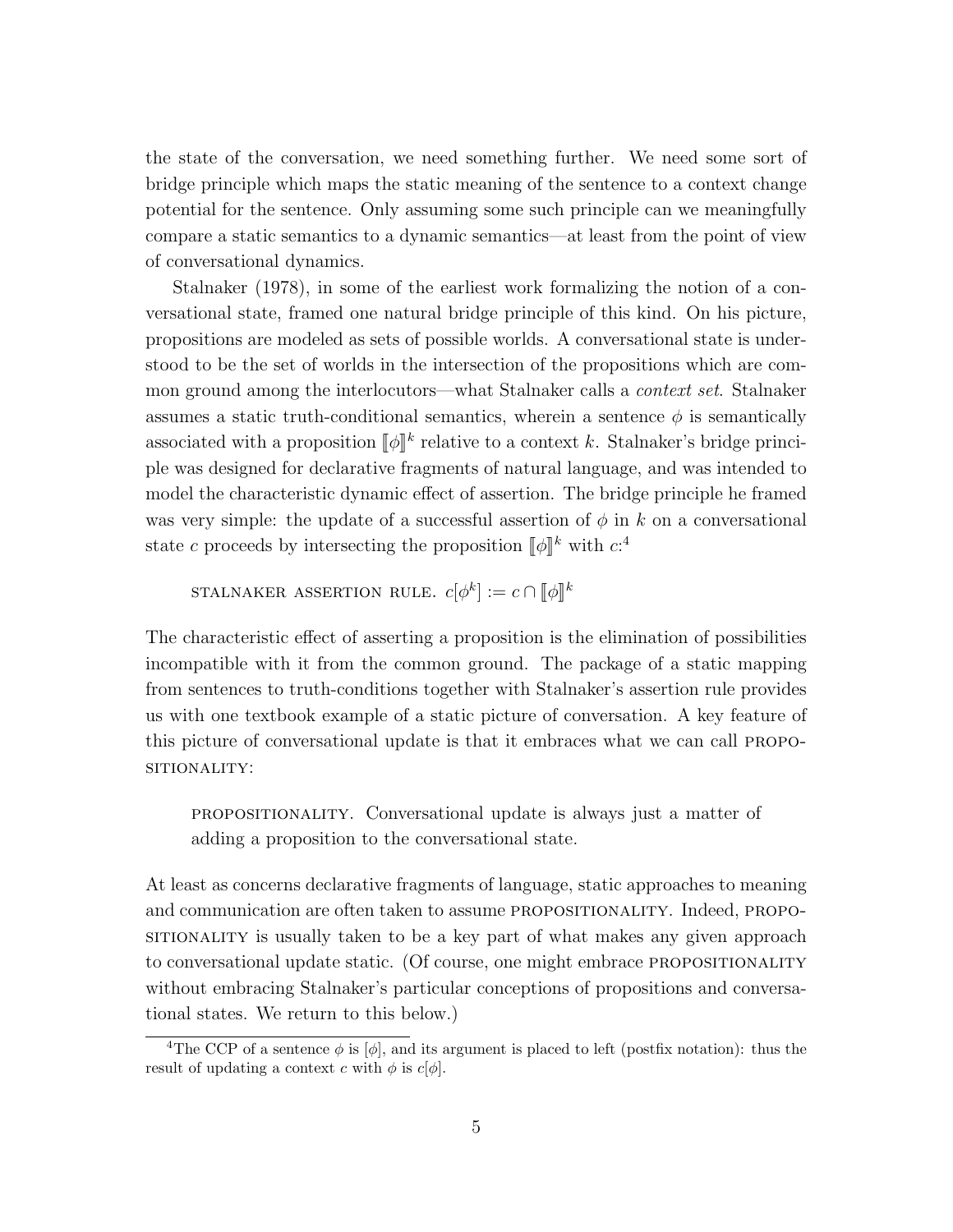Recent discussions of the static/dynamic distinction have in essence taken a version of Stalnaker's assertion rule as a starting point for thinking about what it is for a system to be static. Here is the basic idea. First, set context sensitivity aside, and consider a fragment of language for which we have a mapping from sentences  $\phi$ directly into propositions  $\llbracket \phi \rrbracket$ . Consider the following Stalnaker-inspired definition of CCPs for this fragment:

SIMPLE INTERSECTIVE RULE.  $c[\phi] := c \cap [\![\phi]\!]$ 

The basic thought in the literature is that whenever you can take all the CCPs of a language fragment and re-express them in terms of a static mapping from sentences to propositions together with the above definition lifting each proposition to an intersective dynamic update, you have a fragment of language that can be considered static—even if it is superficially dynamic (in the sense of being stated as compositional assignment of CCPs to sentences).

There are some difficulties with this way of thinking about what staticness amounts to. But before we get into them, let us make the relevant concepts here more precise. The formal notion of staticness at issue here is best formulated at what we will call the *conversation systems* level of description:

**Def 1.** A conversation system is a triple  $\langle L, C, \cdot | \cdot \rangle$ , where L is a set of sentences, C is a set of conversational states, and  $\cdot[\cdot]$  is an update function from L to a set of context change potentials (unary operations) on C (i.e.,  $\cdot [\cdot] : L \to (C \to C)$ ).

A conversation system is simply mapping from sentences to operations on conversational states.<sup>5</sup> Note that the above definition presupposes nothing about the structure of conversational states and nothing about the structure of the language in question. Any dynamic semantics will determine a conversation system. But the reverse is not the case, as a conversational system abstracts from compositional details. If propositions and informational contexts are both modeled as sets of the same type (as in Stalnaker's framework), then any mapping from sentences to propositions, paired with a bridge principle like the simple intersective assertion rule, will also determine a conversation system.

Any conversation system determines what we call a *state system*:

**Def 2.** A state system is a pair of a set C of conversational states and a set O of unary operations (context change potentials)  $o$  on C (so that  $o: C \to C$  for every  $o \in O$ ).

<sup>&</sup>lt;sup>5</sup>This notion is equivalent to the computational notion of a deterministic labelled state transition system, and can be pictured as a directed graph with labeled arrows.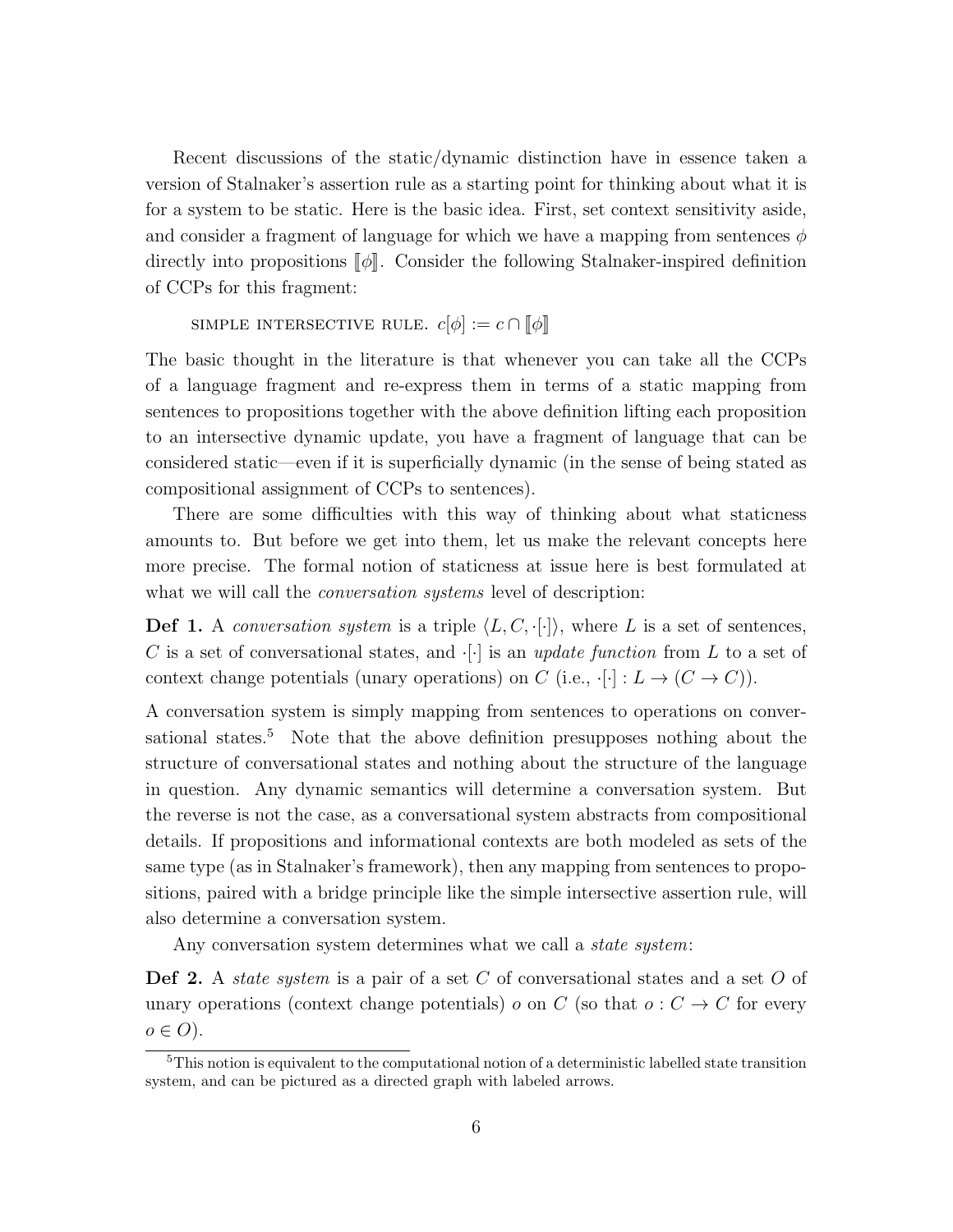A state system is simply a set together with some operations on the set. Given conversation system  $\langle L, C, \cdot | \cdot | \rangle$ , the corresponding state system is just the pair  $\langle C, O \rangle$ , where  $o \in O$  iff  $o = [s]$  for some  $s \in L$ . (When we speak of the state system of a conversation system, or of a conversation system having a certain state system, this is the relation we have in mind.) Isolating the state system of a conversation system lets us focus on just the CCPs and their dynamics, abstracting from whether or not multiple sentences of the conversation system correspond to the same CCP.

Now the idea of a conversation system wherein (i) every sentence  $\phi$  is associated with a truth-condition (set of points)  $\llbracket \phi \rrbracket$ , (ii) every conversational state is modeled by a set of points, and (iii) update always works in accord with the simple intersective rule, is exactly the idea of a conversation system which has an *intersective* state system:

**Def 3.** A state system  $\langle C, O \rangle$  is *intersective* just in case  $C \subseteq \mathcal{P}(W)$  for some set W, and there exists some set  $P \subseteq \mathcal{P}(W)$  such that for all  $o \in O$ , there exists  $p \in P$ such that for any  $c \in C$ ,  $co = c \cap p$ . (A conversation system is *intersective* just in case its state system is intersective.) $^{6}$ 

Putting it in our terminology, the leading formal idea of staticness we find in the literature is the idea of an intersective conversation system. A dynamic semantics which determines an intersective conversation system is said not to be "genuinely dynamic" (von Fintel and Gillies (2007)); it is "not really dynamic after all" because "it is equivalent with a static semantics with a globally defined notion of update" (Groenendijk and Stokhof, 1991b, 57). We will sometimes refer to this formal notion as "the received idea of staticness", but we do not mean to suggest that it is the only notion of staticness in the literature. It is just the one that seems to us to have had the most influence in formal discussions of the static/dynamic divide.

Aside from its simple intuitive appeal, one key reason this particular formal notion of staticness has attracted attention is the fact that it admits of a nice technical characterization. A well-known result due to van Benthem (1986, 1989) isolates a pair of formal properties that characterize the intersective conversation systems when the space of conversational states forms a powerset:

**Fact 1.** (van Benthem) A state system  $\langle \mathcal{P}(W), O \rangle$  is intersective iff for all  $c, c' \in$  $\mathcal{P}(W)$  and  $o \in O$ ,

<sup>6</sup>We use postfix notation in connection with the operations of a state system, since we are thinking of them as context change potentials. (Thus  $\omega$  is the result of applying  $\omega$  to  $c$ ;  $\omega \omega'$  is the result of applying  $o'$  to  $co$ ; etc.)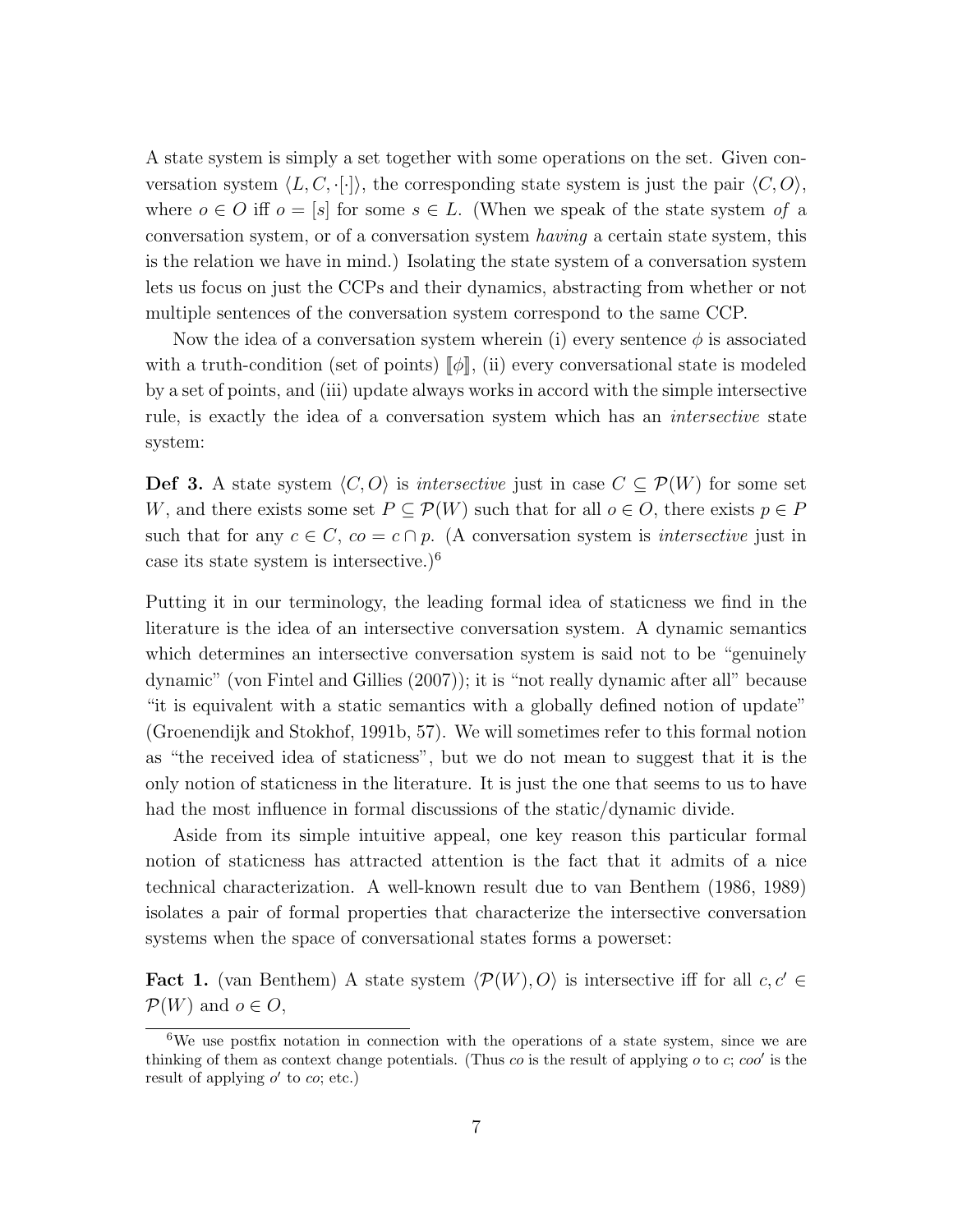Eliminativity.  $co \cup c = c$ Finite distributivity.  $(c \cup c')$  $o = co \cup c'$ 

Commenting on this result, Groenendijk and Stokhof (1991b) write that "a truly dynamic semantics will assign at least to some sentences updates which lack at least one of the properties of distributivity and eliminativity" (57). Dever (2006), von Fintel and Gillies (2007), and others pick up on this idea.

#### 3 Situating the received idea of staticness

The received idea of staticness—the idea of an intersective conversation system—is an interesting one, and one useful for making the debate about static versus dynamic approaches to meaning and communication more precise. But its exact relevance for the large-scale question whether a theory of meaning for natural language should take a dynamic shape is much less direct than it may appear. There are various hazards applying this formal concept, and van Benthem's result, to the static/dynamic debate. Here are three of them.

i. The conversation systems level of description abstracts from compositional semantic structure.

Perhaps the most important point to emphasize is that the received formal idea of staticness is at the conversation systems level of description. This notion is at a high level of abstraction, one encoding primarily the conversational dynamics of the language. A conversation system for a language fragment is generally insufficient to determine facts about the compositional semantics of the fragment by itself. Without additional assumptions, little can be concluded about the structure of a semantics for language given only its conversation system.

One might try to use the notion of an intersective conversation system to define a notion of staticness at the level of compositional semantics. While that may be a worthwhile project, we will not explore the possibilities here. The main point we want to emphasize is that the received notion of staticness, while it is widely taken to bear on the question whether the compositional semantics for a fragment of language should take an explicitly dynamic shape (as a compositional assignment of CCPs), is really at some remove from issues about compositional semantics proper; it is not at the compositional semantic level.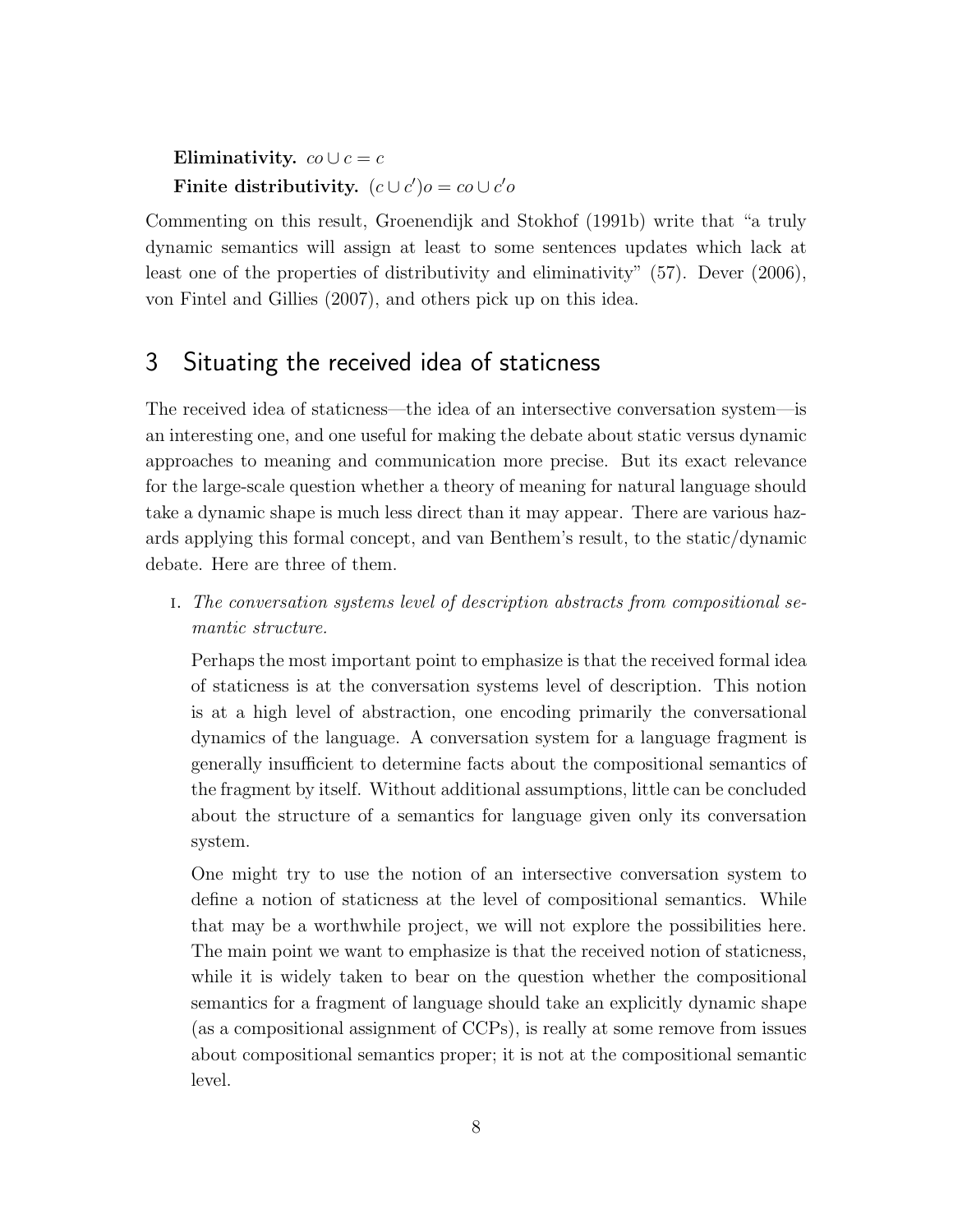(Thus while we opened the paper with a question about how to settle what sort of shape a theory of meaning for a given fragment of language should have, it turns out that the received formal concept of staticness does not really directly bear on that issue. Again, the received notion of staticness applies to conversation systems, not to compositional semantic theories. This paper is focused on notions of staticness/dynamicness that can be framed at the conversation systems level of description. We think this level of description is of interest in its own right, and that formalizing notions at this level may be a useful prelude to any attempt to formalize notions of static and dynamic at the compositional semantic level.)

ii. The received concept of staticness incorporates insensitivity, an idea that most theorists in the broadly static tradition would reject.

The inspiration for the notion of an intersective conversation system is the simple intersective rule, which was in turn inspired by the stalnaker assertion rule. Both of these rules incorporate the idea of propositionality, an idea static approaches stereotypically embrace and dynamic approaches stereotypically transcend. But the simple intersective rule also incorporates a second idea which is not built into stalnaker's assertion RULE. This is an idea we can call INSENSITIVITY:

insensitivity. Conversational update is always insensitive to the input conversational state.

Dynamic semantic approaches are often explicitly designed with an eye towards rejecting insensitivity. In many dynamic systems, the way a given sentence updates a conversation may depend on special features of the input conversational state.<sup>7</sup> Sensitivity to the flux of discourse is a hallmark of dynamic approaches. The rejection of insensitivity certainly is one component of dynamic pictures of communication.

However, it is important to be clear that one can embrace a stereotypically static approach to meaning and communication without accepting insensitivity. Notably, stalnaker's assertion rule can be accepted while insensitivity is rejected. The Stalnaker rule allows that sentences might be

<sup>7</sup>For example, on the dynamic system of Heim (1982), the way that a sentence containing a free variable updates the conversational state depends on whether that variable is a discourse referent according to that state.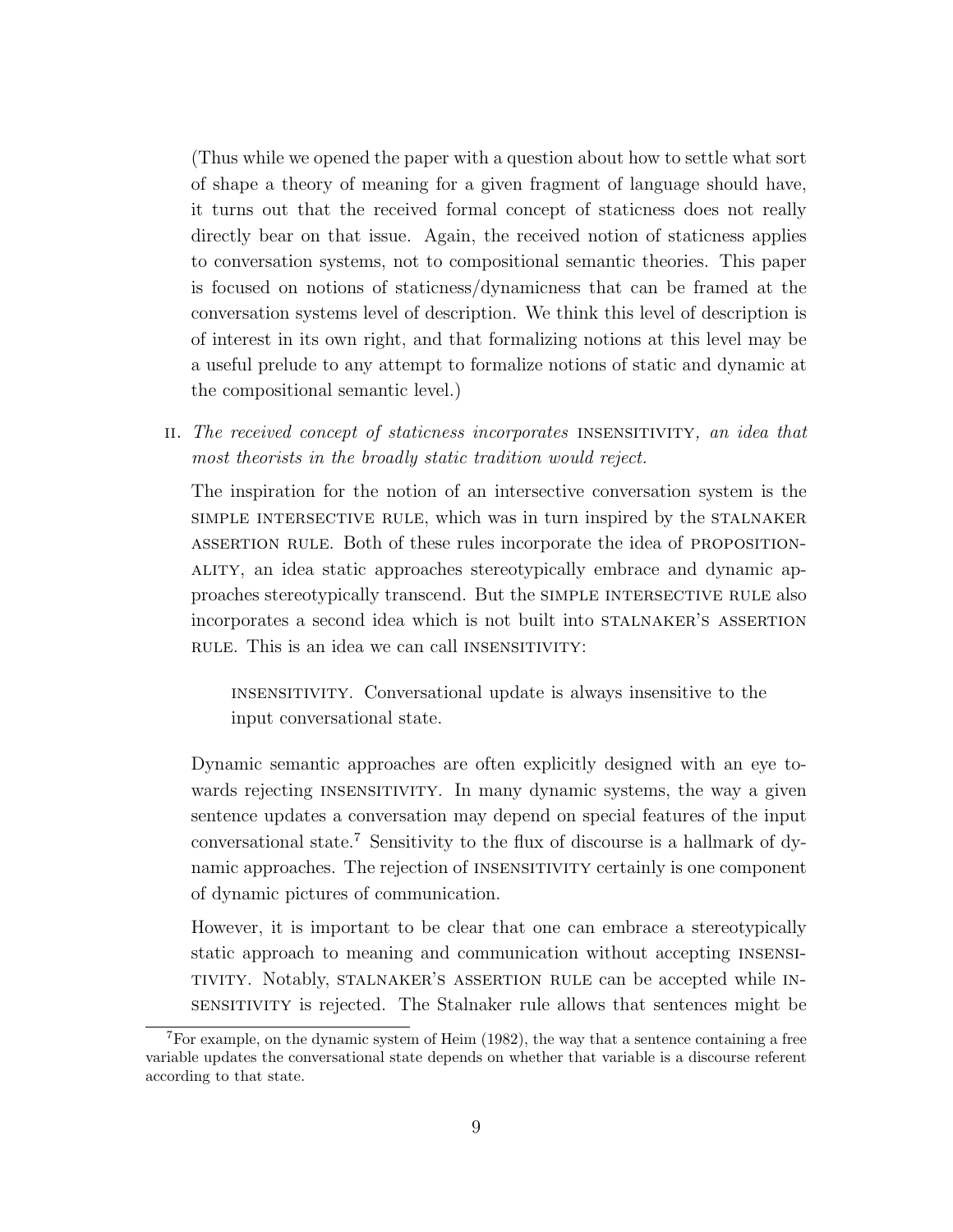sensitive to context (in Kaplan's sense); and as noted above, any context  $k$ determines a conversational state  $c_k$ . Thus Stalnaker's assertion rule allows for the possibility that the proposition  $[\![\phi]\!]^k$  which is to be intersected with the context set  $c_k$  can be such as to vary as a function of  $c_k$ . Indeed, Stalnaker was explicitly concerned to exploit this very possibility in early work; see Stalnaker (1975, 1978).

What this highlights is that the received formal notion of staticness is a rather austere one, one that does not actually encompass what might be considered canonical examples of static approaches to meaning and communication. The realm of application of this technical notion is thus more circumscribed than it may appear. Perhaps it is right to say, in the spirit of Groenendijk and Stokhof (1991b) and von Fintel and Gillies (2007), that the intersectivity of a conversation system is sufficient for staticness. What is much less clear is whether we should claim it is also *necessary* for staticness. On the contrary: if we want to count a theorist like Stalnaker in the static camp, then we should not say this.

One might think that these observations reveal that the notion of an intersective conversation system is not after all tracking an interesting concept of staticness. But this is not so. The kind of conversation system behind the received picture of staticness corresponds to a conceptually important class. Crudely speaking, it is the vanilla of conversation systems—it corresponds to one of the simplest, most boring, least surprising shapes communication could take. It frames a very natural starting point for thinking about declarative fragments of language. It is illuminating to formalize this class and find characterizing properties for it in the style of van Benthem. Other kinds of conversation system can be usefully characterized in terms of the way that they depart from this basic kind of conversation system.

So we should not abandon the concept of staticness behind the received picture. Instead we should seek to characterize a second concept, one that picks out the class of conversation systems that embrace propositionality but not necessarily insensitivity. Such a formal notion would pick out a "weaker" notion of staticness, one that would encompass those theorists who, like Stalnaker, employ a static truth-conditional semantics wherein the proposition expressed by a sentence may be a function of the state of the conversation.

Indeed, we will formalize two concepts of staticness below. One concept picks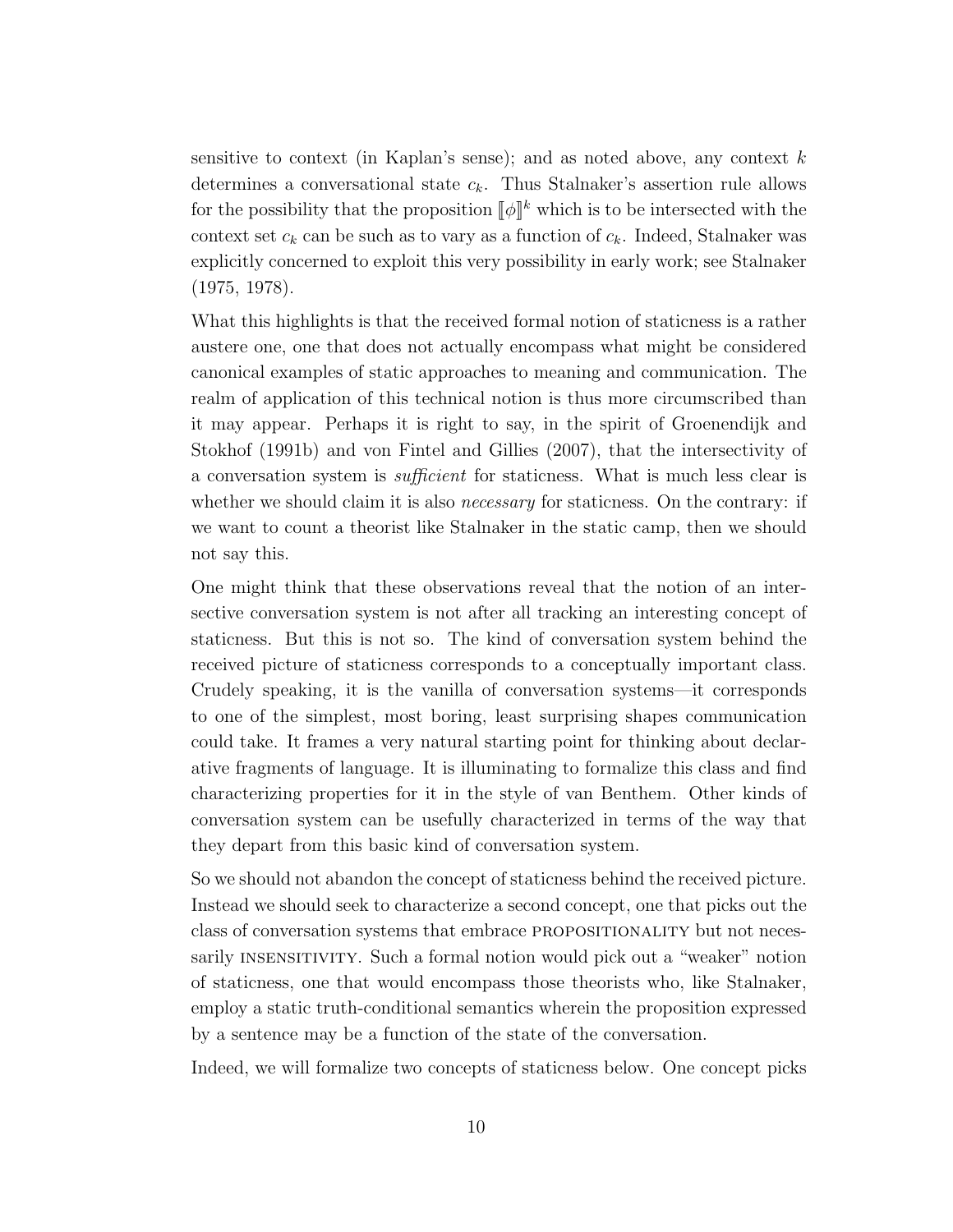out the class of conversation systems that embody both propositionality and INSENSITIVITY. We will call these systems *strongly* static. The other concept picks out the class of conversation systems that embody propositionality but not necessarily insensitivity. We will call these systems weakly static.

III. The target concept of staticness behind the received picture is more general than the concept of an intersective conversation system.

Worries about insensitivity aside, there is another kind of concern one could have about the generality of the notion of an intersective conversation system.

First, if we identify the static conversation systems with the intersective conversation systems, we are building into staticness structural assumptions that seem intuitively irrelevant. One of these assumptions is the assumption that propositions can be modeled as unstructured sets. Another is the idea that conversational states can be represented as sets of the same type as propositions. If we think of propositionality as the centerpiece of a static picture of conversation, then these assumptions seem quite orthogonal to the concept of staticness we are trying to model. Perhaps one thinks that sentences meanings are structured propositions, that conversational states are sets of structured propositions, and that assertion involves adding the structured proposition expressed to the conversational state. Such a picture seems to fit the stereotype of a static picture of conversation perfectly well. Nothing about it seems particularly dynamic. But such a picture is not well-modeled by an intersective conversation system.

Relatedly, suppose we assume nothing in particular about the structure of propositions, and we think of conversational states as sets of propositions. Take conversational update now to be a matter of putting the proposition expressed into the stock of propositions already in the context. That is, "adding a proposition to the context" is just unioning the context with the singleton containing the proposition. The class of state systems where update works in this way can be defined as follows:

**Def 4.** A state system  $\langle C, O \rangle$  is incremental just in case for some set P,  $C \subseteq \mathcal{P}(P)$ , and for all  $o \in O$ , there exists  $p \in P$  such that  $co = c \cup \{p\}$  for any  $c \in C$ . (A conversation system is *incremental* just in case its state system is incremental.)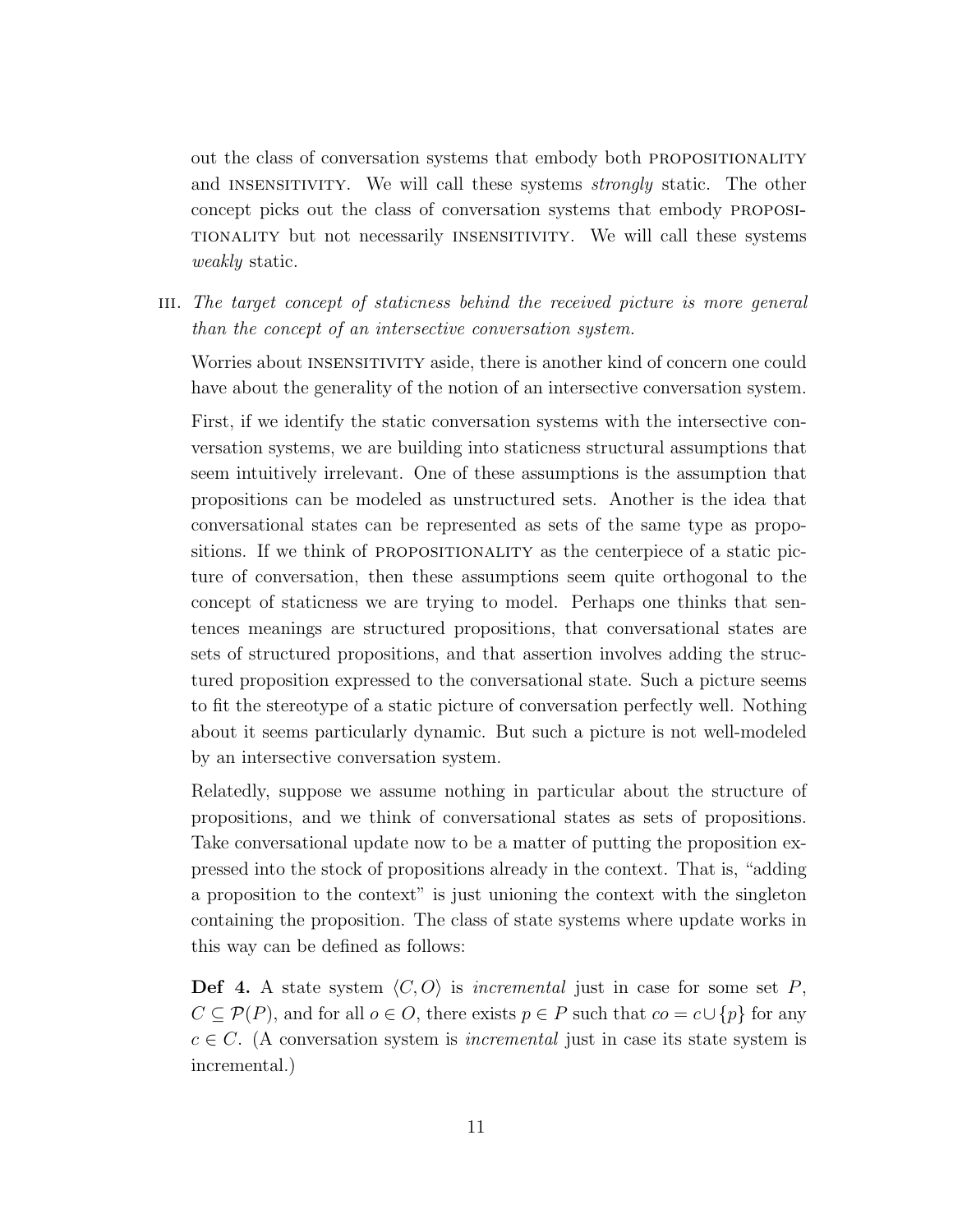If one wanted an intuitively static conversation system for some fragment of language, but also wanted to model propositions as structured objects, one might reach for an incremental system (or something like it). But obviously, incremental systems are not intersective.

Summarizing, a limitation that comes with identifying the static conversation systems with the intersective systems is that this requires assumptions about the structure of propositions, about the structure of conversational states, and about the nature of conversational update that are orthogonal to the aspect of conversation dynamics that we are trying to capture with a formal concept of staticness. Again, if we think of propositionality as at the heart of the notion of staticness we are trying to define, then we can easily see that nothing about PROPOSITIONALITY *per se* requires unstructured propositions, or Stalnaker's particular intersective conception of assertion.

In the sections to follow, we will address the issues raised by (II) and (III) above, in reverse order. (We touch on  $(I)$  in the conclusion.) We will start by defining a concept of staticness at the conversation systems level that incorporates both propositionality and insensitivity, but which applies to a broader class than just the intersective conversation systems. We will call this class of systems *strongly* static. We will then provide a representation theorem for this class of systems. This result will give us a reasonably strong formal handle on the intuitive ideas expressed by propositionality and insensitivity, and one that escapes the concerns just mentioned in (III).

Next we define the class of conversation systems that embody propositional-ITY but not necessarily INSENSITIVITY. These we call *weakly* static. We supply a representation theorem for this class of systems as well. This addresses the issue raised in (II).

Having defined these two classes of conversation systems and supplied them with representation theorems, we then raise the question: how does one tell, in connection with any given fragment of natural language, whether it is well-modeled by a strongly static (or weakly static) conversation system? Here we merely want to stress that while the representation theorems are useful here, applying them in practice can be less than straightforward. We review some of the pitfalls that arise in trying to bring these abstract formal results to bear on the analysis of natural language.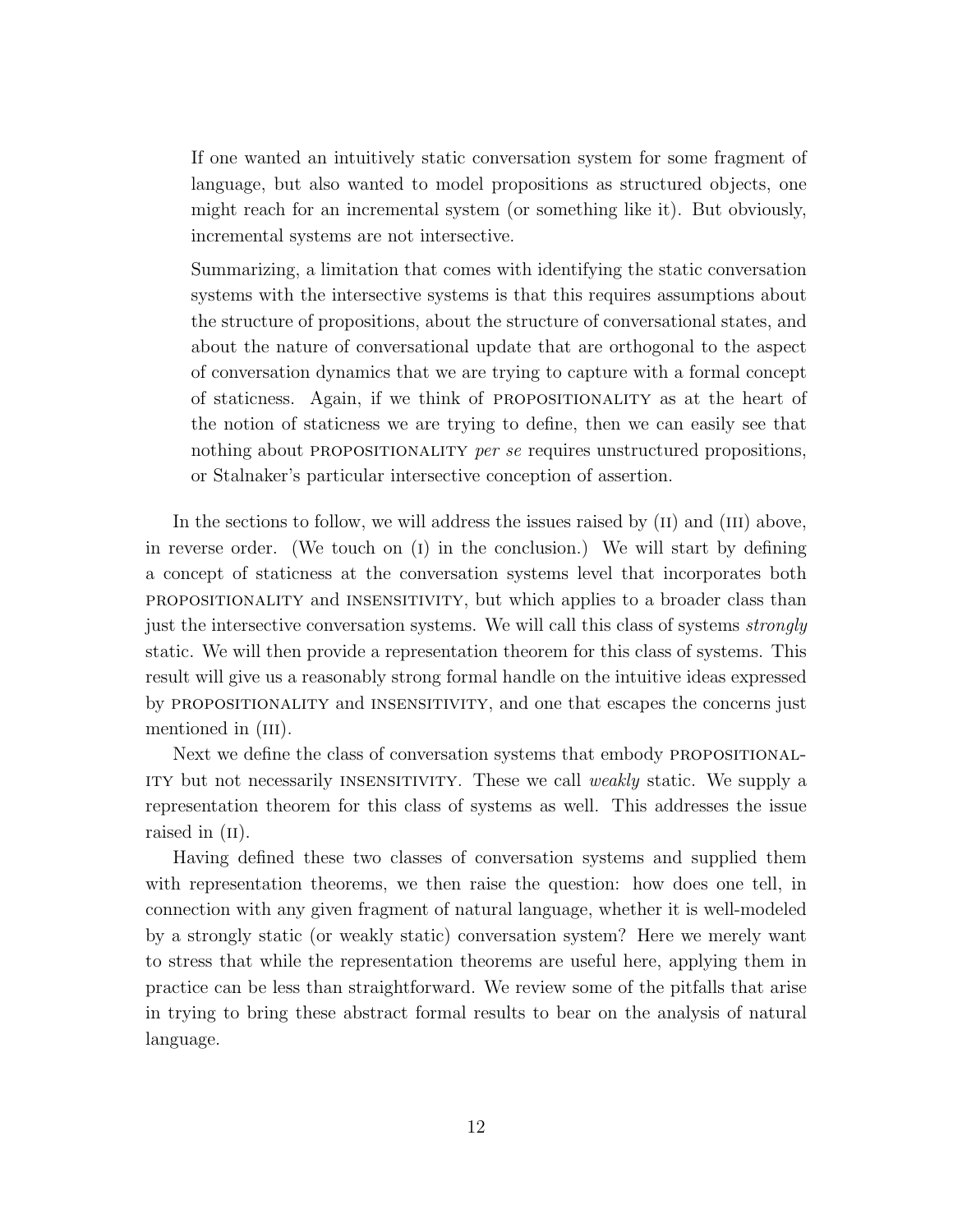#### 4 Strong staticness characterized

Our first objective is address the issue raised in (iii) above. We want to pick out a natural class of systems that respect both propositionality and insensitivity. We observed that the class of intersective conversation systems is a less than ideal choice here, as it leaves out many conversation systems that have both of these properties. Notably, it leaves out incremental systems. The CCPs in incremental systems serve to add something to the conversational state; they do not eliminate elements from the state, as in intersective systems. What we should like to find is a more abstract perspective, one on which both intersective and incremental systems will count as static.

To get there, it is useful to think about isomorphisms between state systems:

**Def 5.** State systems  $\langle C, O \rangle$  and  $\langle C', O' \rangle$  are *isomorphic* just in case there are bijections  $f: C \to C'$  and  $g: O \to O'$  such that  $f(co) = f(c)g(o)$  for all  $c \in C$  and  $o \in O$ .

Isomorphic systems have conversational dynamics with the same structure. Thus if we count the intersective systems as static, it is very natural to count any system that is isomorphic to an intersective system as static as well.

Indeed, we will define *strongly static* in terms of isomorphism to an intersective system:

**Def 6.** A state system is *strongly static* iff it is isomorphic to some intersective state system. (And a conversation system is *strongly static* iff its state system is strongly static.)

It turns out that this notion does supply a concept of a staticness according to which both the intersective and incremental systems count as static. Obviously, any intersective system is strongly static. Less obviously, any incremental system is also strongly static:

Fact 2. If a conversation system is incremental, then it is strongly static.

(See the appendix for proof.)

We suggested above that the target concept of staticness behind the received picture is more general than the concept of an intersective conversation system. Our suggestion is that the target concept is the concept of strong staticness just formal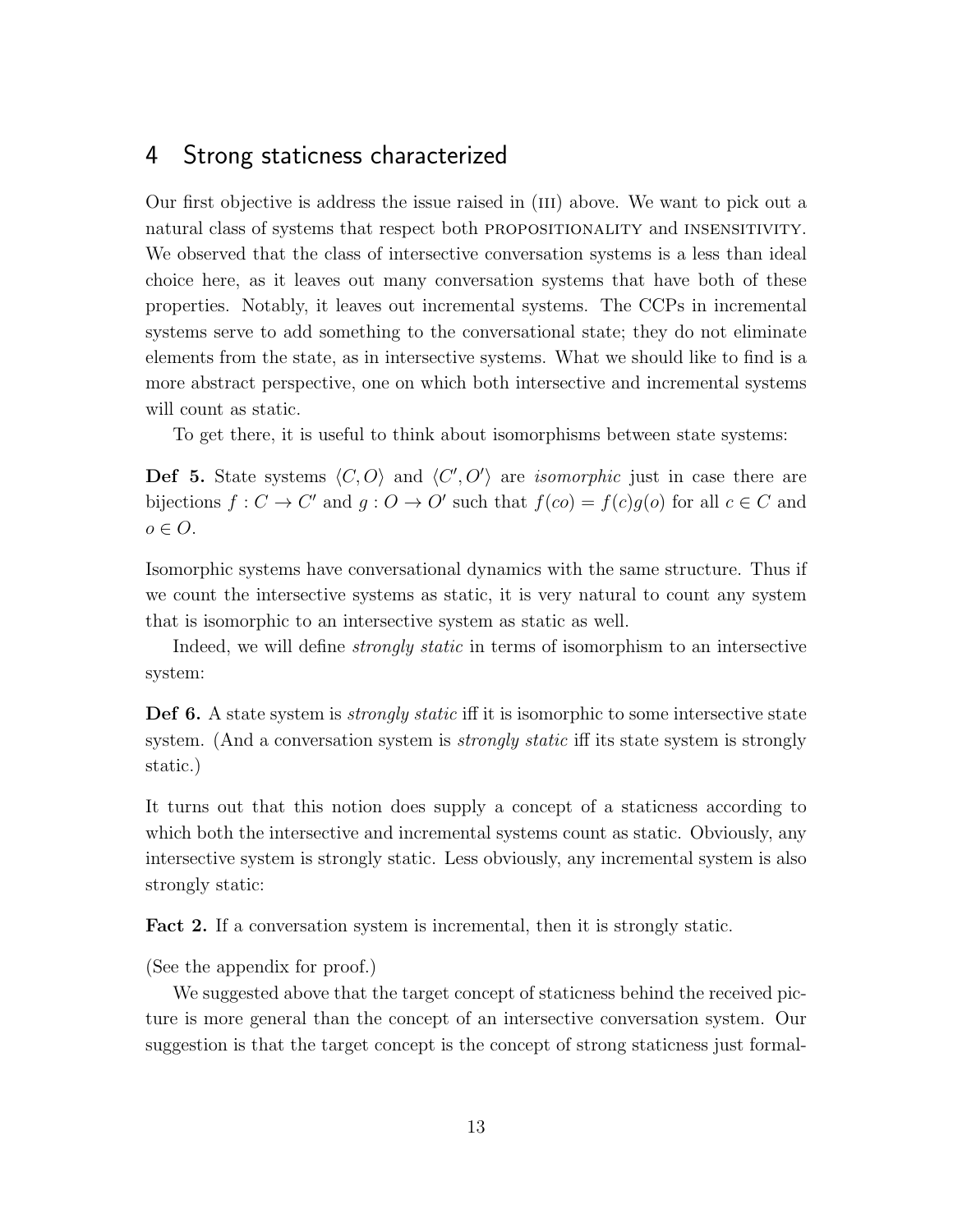ized. We will take this formal notion to capture the relevant class of conversation systems obeying both PROPOSITIONALITY and INSENSITIVITY.<sup>8</sup>

Above (section 2) we noted that a widely discussed result due to van Benthem shows that the intersective systems correspond exactly the eliminative, finitely distributive systems. Now we have abstracted away from the intersective systems and fixed on the more general class of strongly static systems. In this context, van Benthem's result supplies us with a sufficient, but not a necessary, condition for strong staticness. That is to say: eliminativity and finite distributivity are jointly sufficient for strong staticness, but neither of these properties are necessary for strong staticness. One simple way to see this is to note that van Benthem's result requires the set of conversational states to have Boolean structure, whereas there are strongly static conversation systems which do not have Boolean structure (see Figure 1 for a simple example).<sup>9</sup>



Figure 1: A strongly static state system whose cardinality is not a power of 2 (and hence which lacks Boolean structure). The arrows represent the operations on the states, the circles information states themselves. Thus, the graph depicts a state system  $\langle C, O \rangle$  where  $C = \{\{1\}, \{0\}, \emptyset\}, O = \{a, b\}, a$ , the operation of intersection by  $\{1\}$ , and b, the operation of intersecting by {0}.

It is natural to seek both necessary and sufficient conditions for strong staticness.

Fact 3. Not every strongly static system is isomorphic to some incremental system.

(See the appendix for proof.)

<sup>8</sup>Of course, there may be other interesting ways of formalizing these intuitive ideas. In that connection, one might ask why we do not instead define the strongly static systems as those isomorphic to some incremental system. The reason is that this would be a less ecumenical notion than ours, since some intersective systems are not isomorphic to any incremental system:

<sup>&</sup>lt;sup>9</sup>A slightly more general result of Veltman (1996), discussed in the appendix, also gives sufficient but not necessary conditions for a state system to be static.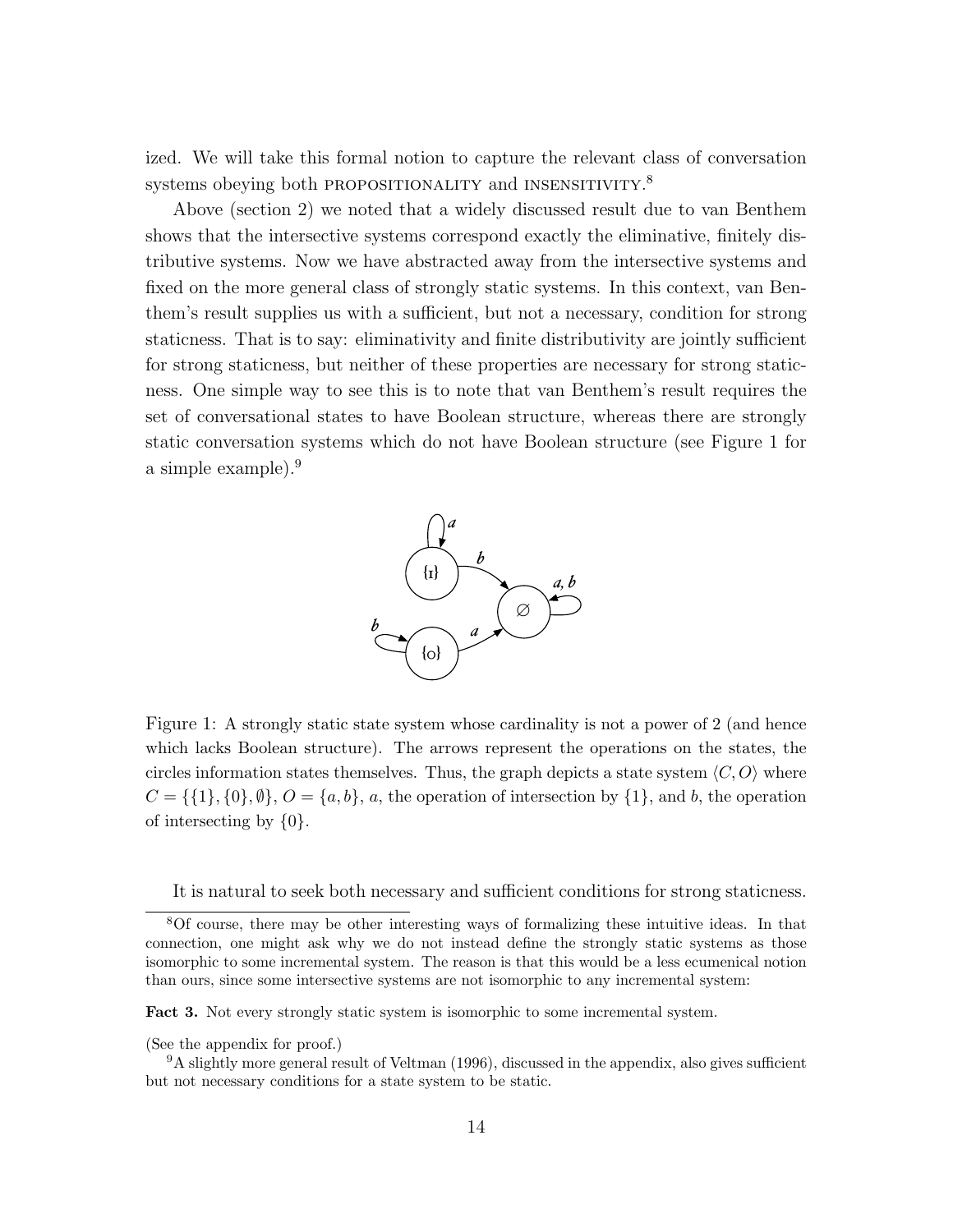Just as van Benthem sought and isolated characterizing properties for the class of intersective systems, we can seek characterizing properties for the more general class of strongly static systems. We can ask:

What general properties of a state system indicate whether or not it is a strongly static state system?

The main formal result of this paper is a representation theorem answering this question. A state system is strongly static if and only if it has the properties of idempotence and commutativity:

**Fact 4** (Static representation). A state system  $\langle C, O \rangle$  is strongly static iff for all  $o, o' \in O$  and  $c \in C$ ,

Idempotence.  $\cos = \cos$ 

#### Commutativity.  $\cos' = \cos' \theta$

(See appendix for proof.) This supplies an independent grip on the class of strongly static systems.

We can deploy this representation theorem as a test for strong staticness. The test can be applied straightforwardly to dynamic semantic systems in the literature. For example, consider the conversation system induced by file change semantics (Heim 1982, 1983a). We can say this system is not strongly static because it allows for violations of commutativity (e.g., sentence pairs of the form  $Fx, \neg Gx$  are not commutative). Dynamic predicate logic (Groenendijk and Stokhof 1991a,b) and usual versions of update semantics (Veltman 1996) are not strongly static because their conversation systems are neither commutative nor idempotent. This formal result accords with the widely-held view that conversational update in "interestingly dynamic" systems is not generally commutative.<sup>10</sup>

#### 5 Weak staticness characterized

We have addressed the issue raised in (III) of section 2 above. Let us turn now to the issue raised in (ii) of that section. As we have noted, strong staticness incorporates

 $10$ Non-commutativity of update should not be confused with the idea that conjunction is noncommutative. The fact that the state system of a conversation system is static (or not) entails nothing by itself about the semantics of conjunction (indeed, the language may not even contain a conjunction operator). However, if it is assumed, following Stalnaker (1974) and Heim (1983b), that an unembedded conjunction is equivalent to consecutive assertions of the two conjuncts, then staticness will require unembedded conjunctions to be commutative.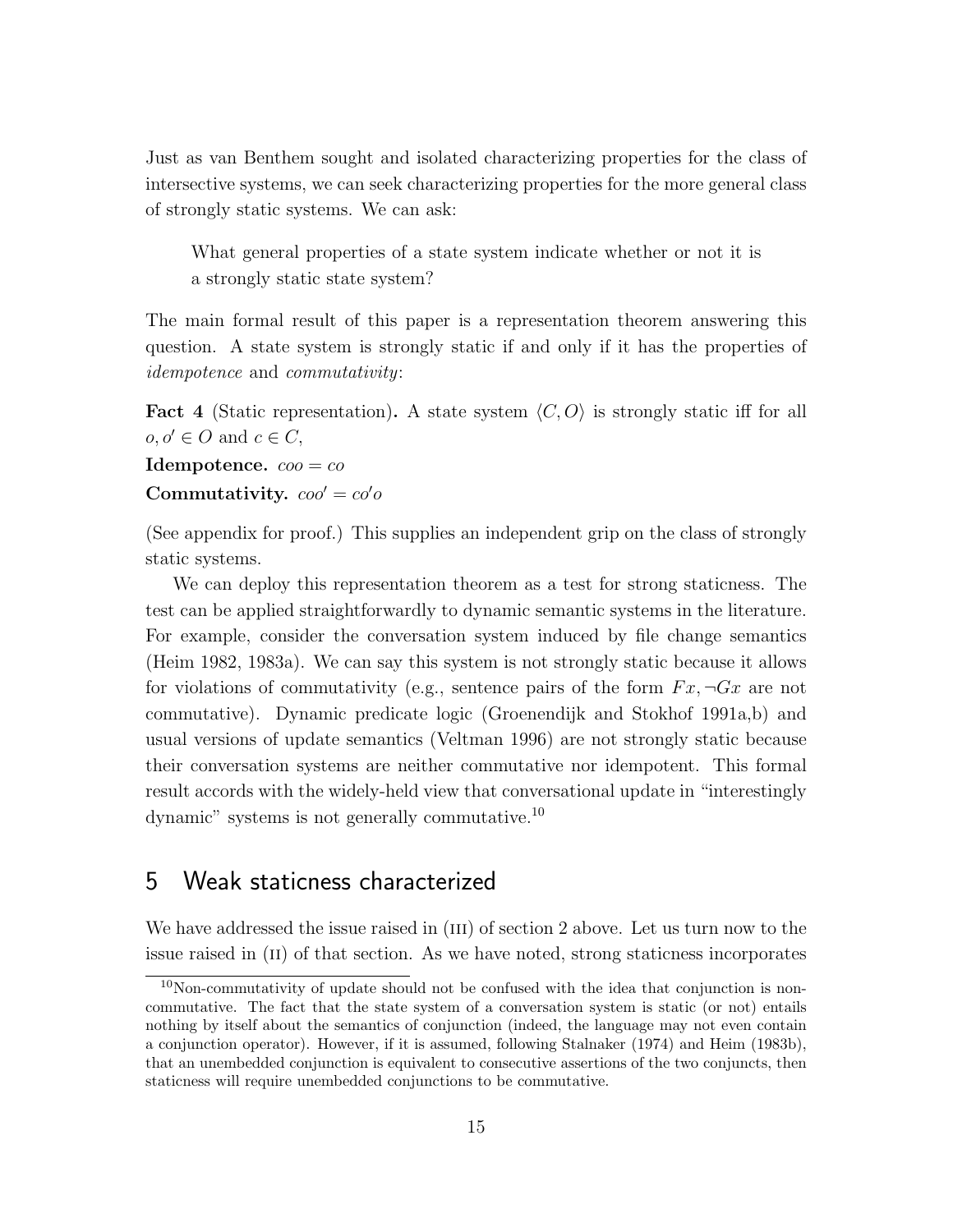insensitivity, and that idea is one that many theorists who align themselves with a stereotypically static perspective on meaning and communication would reject. In this section, we look at the possibility of retaining propositionality but dropping the requirement of insensitivity by permitting a kind of context sensitivity into the conversation system of a language: sensitivity of the proposition expressed to the conversational state itself. Many authors have explored this form of context sensitivity (for some examples, see Stalnaker 1975, 1978, 1998, 2014; Lewis 1979; Heim 1982; von Fintel 2001; Yalcin 2007; Kripke 2009; Klinedinst and Rothschild 2012). The class of conversation systems that embody propositionality but not necessarily INSENSITIVITY we call *weakly* static. These are the systems where (i) each sentence serves to add a proposition to the conversational state, but (ii) at least sometimes, the proposition added is a function of the conversational state being updated.

To arrive at a formal definition of the weakly static systems, it is once again useful to begin our thinking with state systems that are Stalnakerian in shape, wherein propositions and conversational states are represented as sets of the same type. Restricting attention to these kind of systems for the moment, the weakly static systems are like the intersective systems in that the update of a conversational state can always be represented as the result of intersecting of it with a proposition. The key difference is that there is not necessarily a stable, conversational stateindependent mapping from sentences to propositions in a weakly static system. At best there is a mapping from sentence-conversational state pairs into propositions.

Limiting attention to the weakly static systems that fit this Stalnakerian shape, it is clear that these systems are just the systems where every update of theconversational state yields a conversational state that is subset of the original state. That is to say, these systems are the eliminative systems:

**Def 7.** A state system  $\langle C, O \rangle$  is *eliminative* just in case  $C \subseteq \mathcal{P}(W)$  for some set W, and there exists some set  $P \subseteq \mathcal{P}(W)$  such that for all  $o \in O$  and  $c \in C$ , there exists  $p \in P$  such that  $co = c \cap p$ .<sup>11</sup>

Now the eliminative systems are to the weakly static systems what the intersective systems are to the strongly static systems. And just as we defined strong

<sup>&</sup>lt;sup>11</sup>This definition was chosen to facilitate comparison with the definition of the intersective systems: notice that these definitions differ only in the order of the quantifiers appearing in them. A simpler but equivalent definition of eliminativity would be: a state system  $\langle C, O \rangle$  is *eliminative* just in case  $C \subseteq \mathcal{P}(W)$  for some set W, and for all  $c \in C$  and  $o \in O$ ,  $co \subseteq c$ .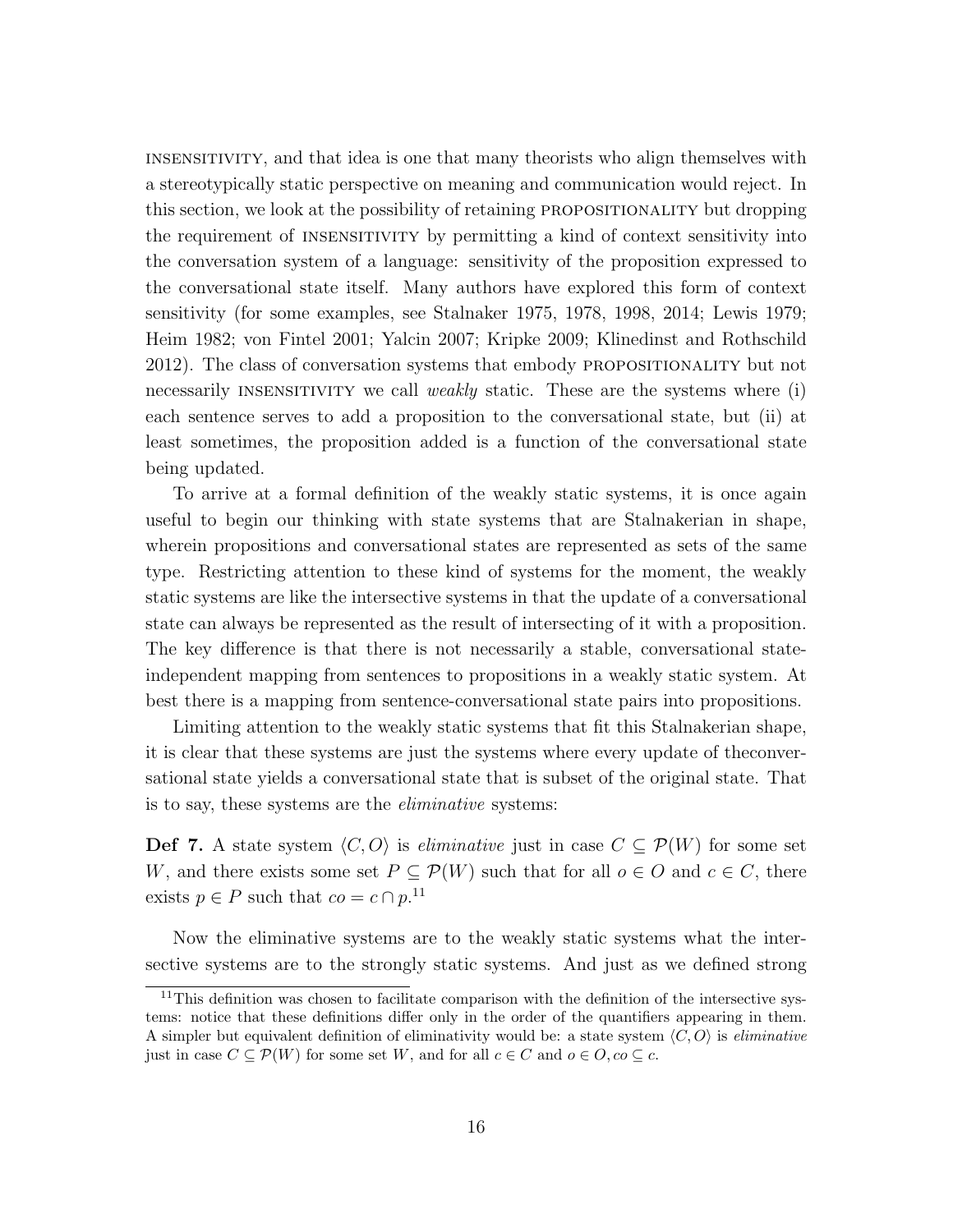staticness in terms of isomorphism to an intersective system, we will define the weakly static systems in terms of isomorphism to an eliminative system:

**Def 8.** A state system is *weakly static* iff it is isomorphic to a eliminative system. (A conversation system is weakly static iff its state system is weakly static.)

The rationale for identifying the weakly static systems with those isomorphic to some eliminative system, rather than with the eliminative systems, is the same as the rationale for identifying the strongly static systems with those isomorphic to some intersective system, rather than with the intersective systems. We want to abstract away from specific assumptions about how conversational states and propositions are modeled, at least insofar as these assumptions are orthogonal to the embrace of PROPOSITIONALITY.

It should be clear that any intersective system is eliminative. Thus all strongly static state systems are weakly static systems. For a toy example of a system which is weakly static but not strongly static, see Figure 2.



Figure 2: A strongly static state system. The system is antisymmetric (as defined below) but is neither commutative nor idempotent.

We may seek formal properties independently characterizing the class of weakly static systems, just as we sought formal properties characterizing the strongly static systems. One crucial formal property weakly static systems clearly exhibit is that they prohibit backpedaling: once the conversation moves beyond a given conversational state, it cannot return to that state by any series of operations. Formally speaking, this property is *antisymmetry*:

**Def 9.** A state system  $\langle C, O \rangle$  is antisymmetric iff for all  $c, c' \in C$ , if c is O-reachable from c' and c' is O-reachable from c,  $c = c'$  (where c' is O-reachable from c just in case  $c = c'$  or there exists  $o_1, \ldots, o_n \in O$  such that  $co_1 \ldots o_n = c'$ .

Indeed, it turns out that antisymmetry is both necessary and sufficient for weak staticness: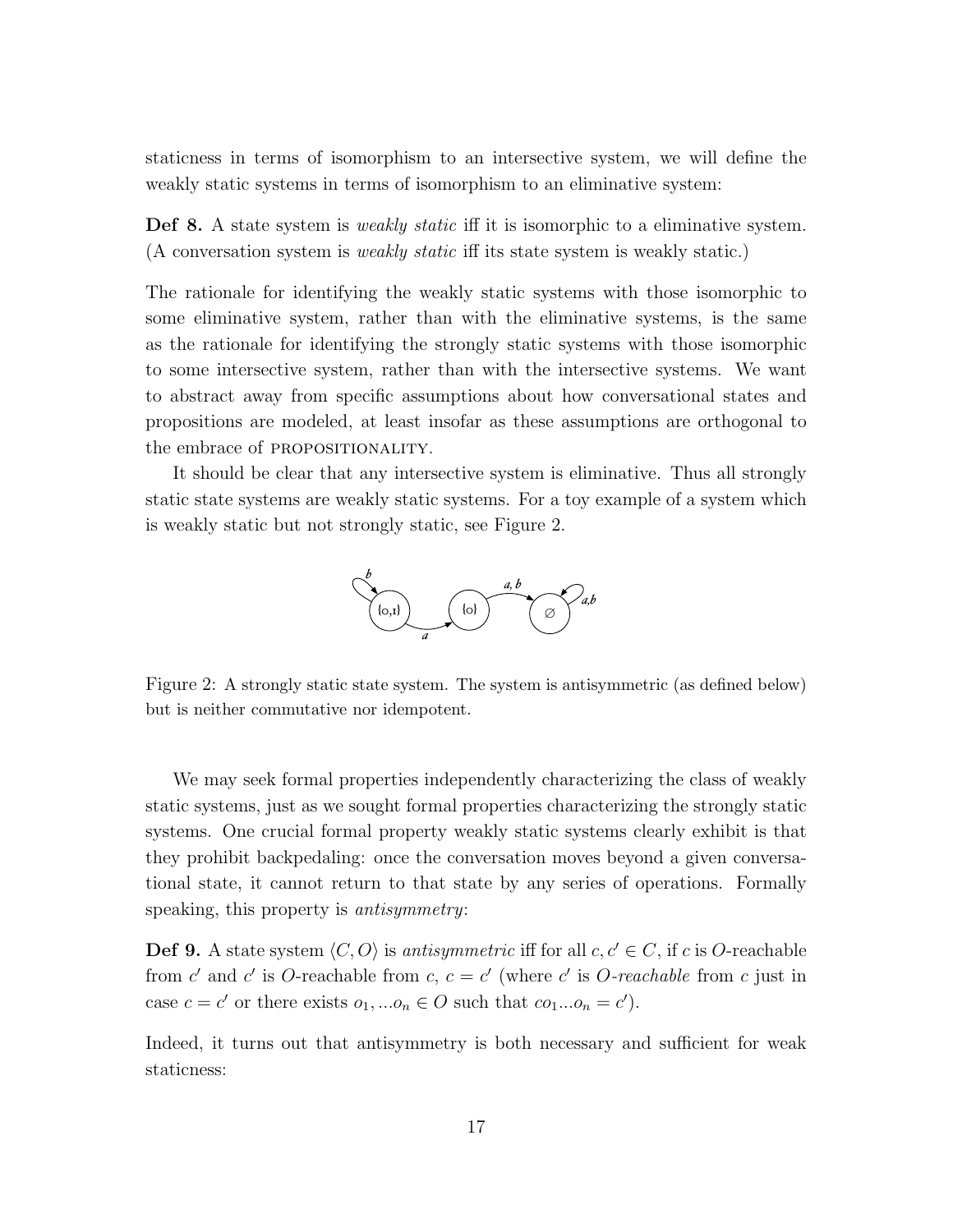Fact 5. A state system is weakly static just in case it is antisymmetric.

(See the appendix for proof.) Thus antisymmetry is to weak staticness as commutativity and idempotence are to strong staticness.

The class of state (conversation) systems that are weakly static is quite broad. It includes the conversation systems induced by a number of key dynamic semantic systems in the literature—notably Heim's file change semantics (Heim 1982) and Veltman's update semantics (Veltman 1996). This may come as something of a surprise—these are, after all, canonical examples of dynamic semantic systems. What we see here is that once we have a notion of staticness that is broad enough to encompass a sort of context sensitivity that most anyone in the static tradition of semantics would be happy to allow (namely, sensitivity to the conversational state), we find that the notion actually encompasses classic examples of dynamic systems.

#### 6 Investigating conversational dynamics in natural language

If we are investigating the conversation system of some fragment of natural language, our results tell us that the system is strongly static iff it is idempotent and commutative, and that it is weakly static iff it is antisymmetric. But how do we tell in the first place whether the conversation system for a fragment of language is idempotent, commutative, or antisymmetric? (Or anything else?) Or to put the question differently: in modeling a fragment of natural language, when is best to reach for a (strongly or weakly) static conversation system?

Generally speaking, static conversation systems (weak and strong) provide a natural starting point in theorizing about arbitrary declarative fragments of natural language. These systems correspond to two simple and paradigmatic ways that communication might work. Sorting out whether certain phenomena call for a departure from a static perspective is often not straightforward matter. That is the main point of this section. To make this point, we are going to look at some *prima facie* failures of idempotence and commutativity.<sup>12</sup> On the face of it, these examples might be taken to recommend conversation systems for the relevant language fragments that lack one or more of these properties. But very often there are alternative ways that the data might be explained (or explained away). We are going to highlight some of those alternative ways. The observations of this section will be elementary. But

 $12$ Prima facie failures of antisymmetry seem to us strikingly harder to come by. (But see Yablo (2014) on epistemic modals: he suggests that epistemic possibility modals can sometimes serve as devices for stepping the conversation back to a previous state.)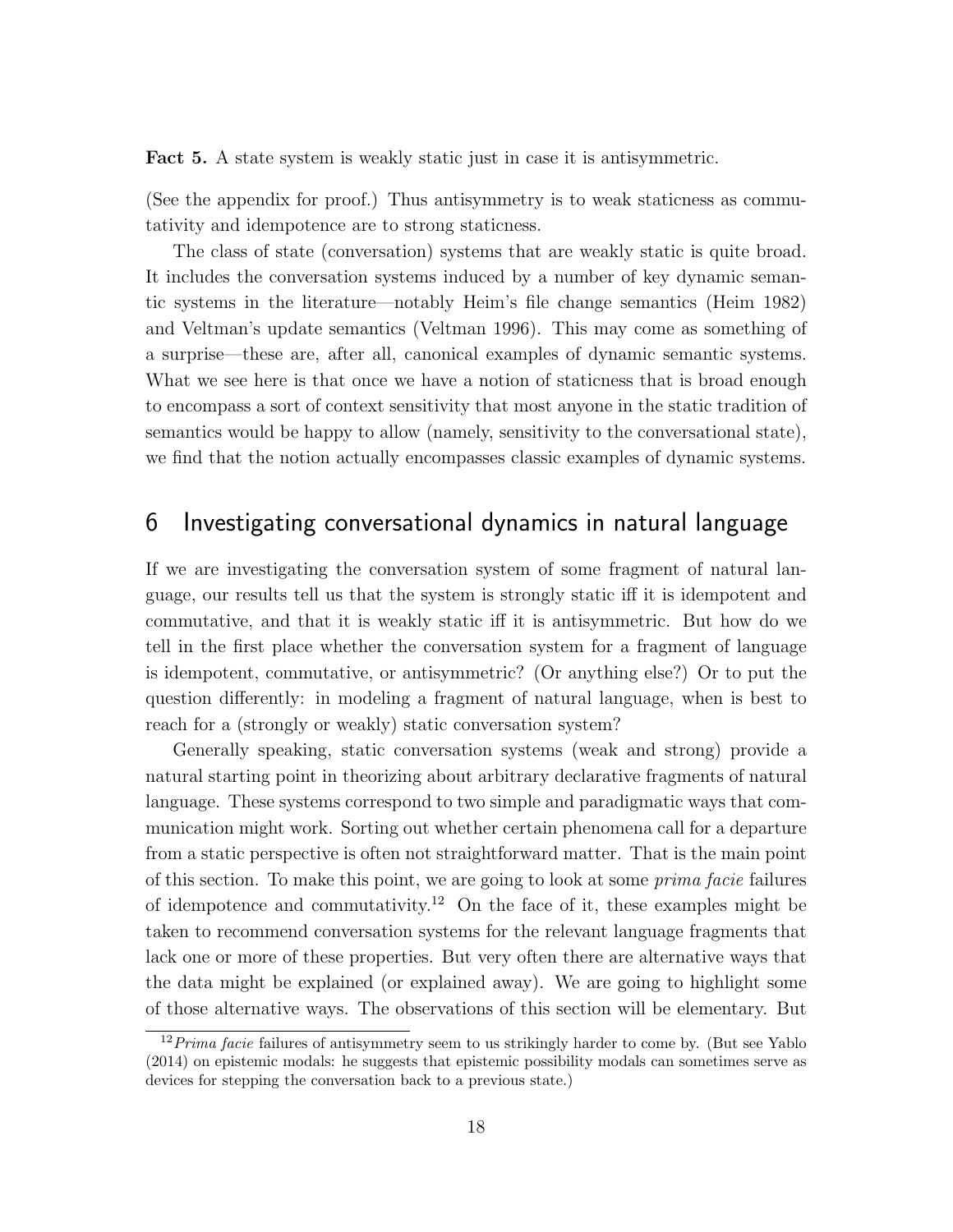they will help to bring out some complications that arise in theorizing about natural language at the conversation systems level.

We are not interested in actually settling particular questions about whether this or that phenomena does or does not call for a non-static conversation system. Our purpose is only to highlight some alternative avenues of explanation, in order to help clarify the empirical bearing of our results.

A prima facie counterexample to idempotence would be any case wherein tokening the sequence  $\phi$ ,  $\phi$  differs in acceptability or communicative import from  $\phi$ ; likewise a *prima facie* counterexample to commutativity would be any case where tokening the sequence  $\phi, \psi$  differs in acceptability or communicative import from  $\psi$ ,  $\phi$ . In this section we review three ways of explaining such apparent counterexamples away. These involve (i) exploiting the distinction between phonological form and logical form; (ii) building context sensitivity into the language at the conversation systems level; and (iii) exploiting the secondary changes that speech acts make to the conversational state. We discuss each in turn.

#### 6.1 Separating phonological form and logical form

The following discourses do not generally have the same communicative import:

- (1) a. Bob turned around. A man walked in. He looked angry.
	- b. Bob turned around. He looked angry. A man walked in.

On the face of it, the only difference between the discourses concerns the order of the last two sentences. So this is a *prima facie* counterexample to commutativity.

But one can accommodate these data without dropping commutativity at the conversation systems level. One might instead postulate a principle governing the logical forms of sentences containing definites and indefinites in discourse, one that permits an anaphoric relationship between 'a man' and 'he' in the first discourse but which prohibits it in the second discourse. (The Novelty-Familiarity Condition proposed by Heim (1982) is an example of such a principle.) A standard way of implementing such a principle assumes that these expressions are equipped with covert indices in logical form, indices that track anaphoric relations. Given such a view, the sentences in (1) do not wear their logical forms on their sleeves. The natural understanding of (1-a) corresponds to:

(2) Bob<sub>1</sub> turned around. [A man]<sub>2</sub> walked in. He<sub>2</sub> was tall.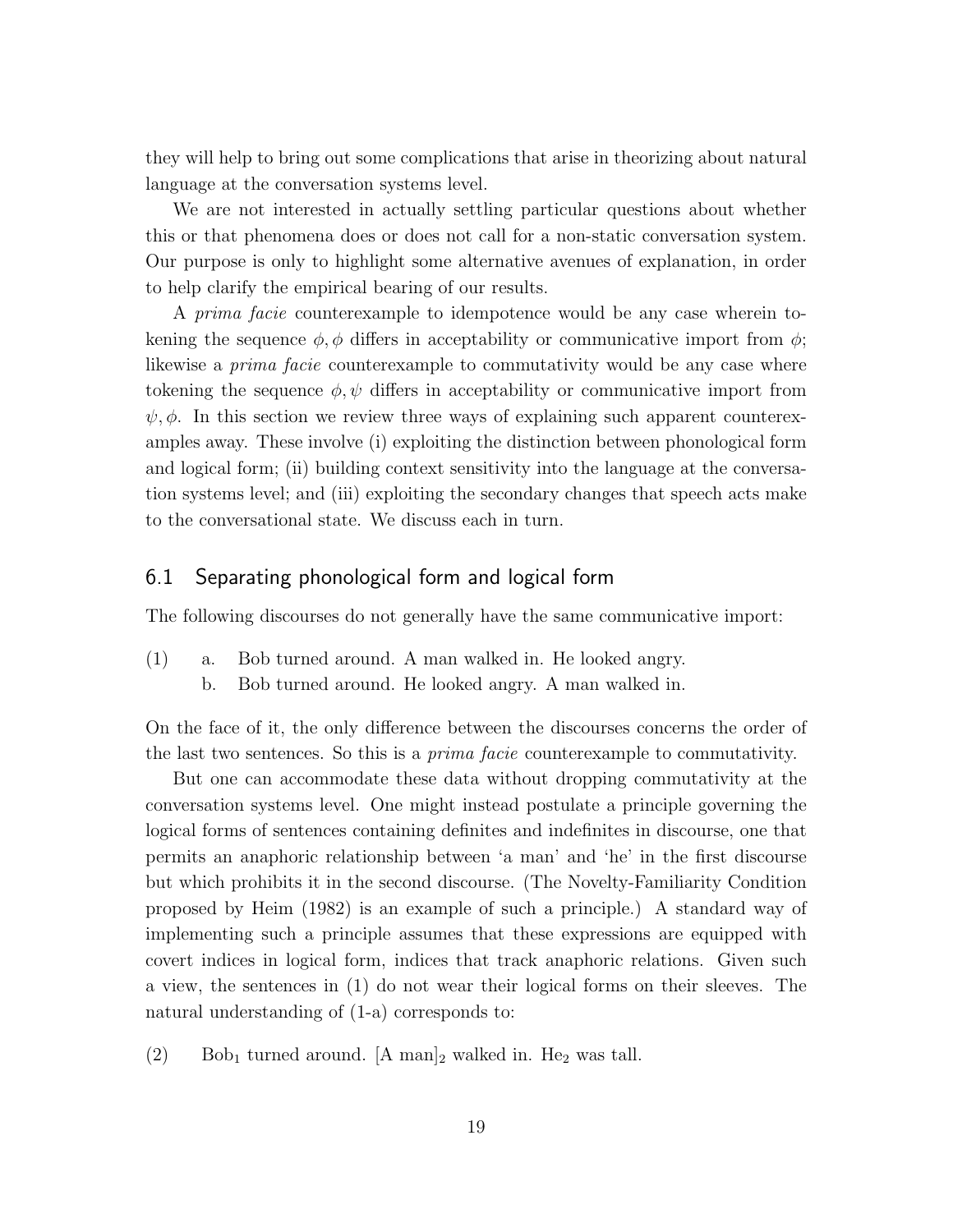Now if we wanted to commute the last two sentences in the strict sense relevant to the conversation systems level of description, we would require a discourse with the following structure:

(3) Bob<sub>1</sub> turned around. He<sub>2</sub> was tall. [A man]<sub>2</sub> walked in.

But this is just what would be disallowed by the discourse-level principle under consideration. Such a principle would preclude the well-formedness of this discourse. The natural understanding of (1-b) corresponds instead to:

(4) Bob<sub>1</sub> turned around. He<sub>1</sub> looked angry. [A man]<sub>2</sub> walked in.

On this understanding of the situation, (1-a) and (1-b) do indeed differ in communicative import, but (1-b) does not in fact involve the commutation of the last two sentences of (1-a), despite appearances; hence we have no counterexample.

The simple point is that on the theoretically relevant notion of 'sentence', distinct sentences may have the same phonological form, and this may give rise to the illusion of commutativity or idempotence failure.

## 6.2 Building context sensitivity into the language at the conversation systems level

There is a second way that the notion of 'sentence' relevant to the conversation systems level of description might require us to individuate sentences with something more than just surface phonological form alone. This arises in connection with context sensitivity—using 'context' now in the Kaplanian sense. Consider:

- (5) a. *Speaker A:* I love you.
	- b. *Speaker B:* I love you.
- $(6)$  a. This *[pointing to the lamp]* is old. b. This [pointing to the table] is old.

In each of these cases, the relevant (b.)-sentence obviously serves to add new information to the common ground. Superficially, these are counterexamples to idempotence. But it is intuitively clear that there is nothing especially dynamic going on here. It could plausibly be maintained that each of the sentences in these examples is serving to add a proposition to the conversational state, along familiar static lines. It is just that the propositions expressed by the respective (b.)-sentences are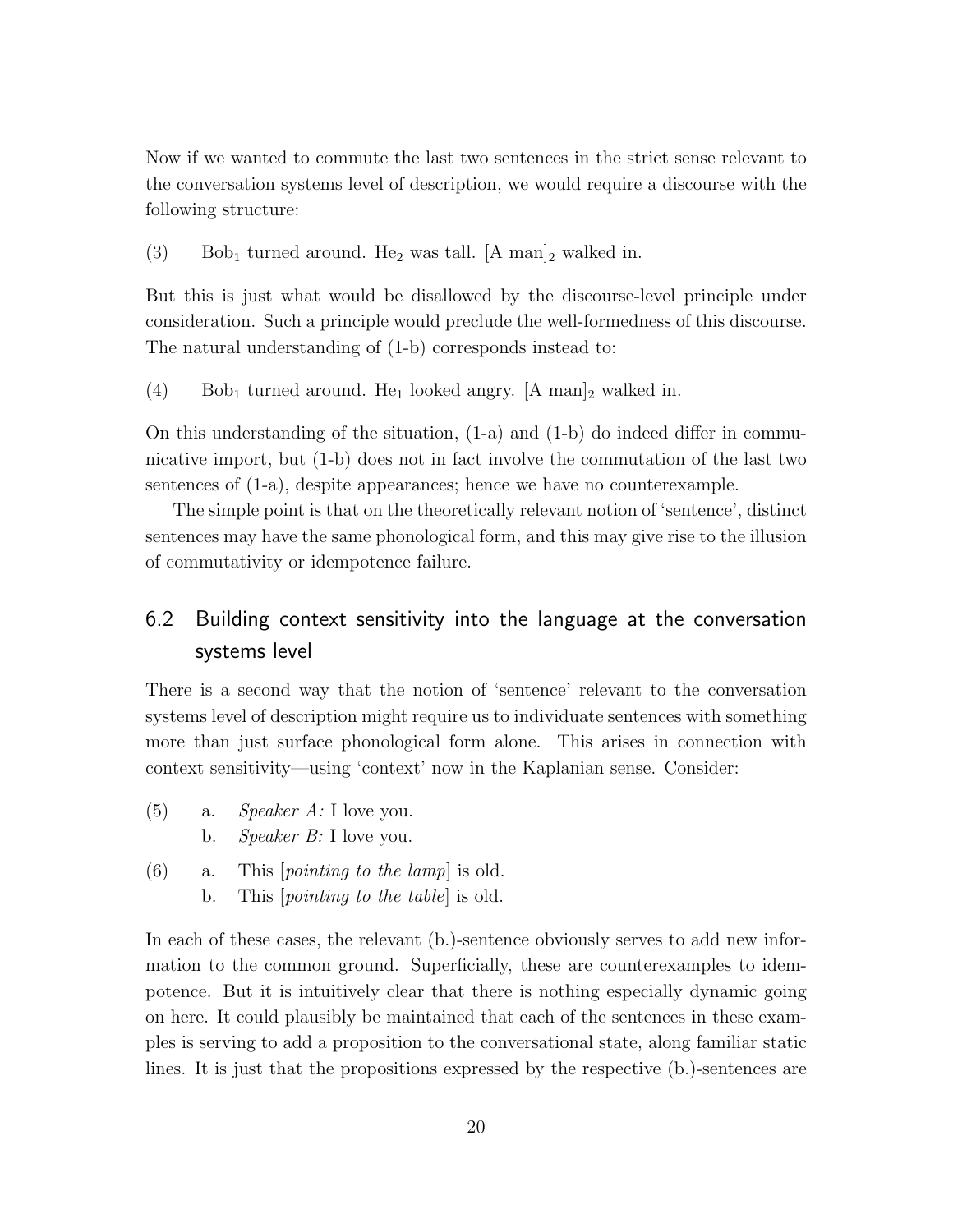different from the propositions expressed by the respective (a.)-sentences, owing to context sensitivity.

Now we have already discussed a particular kind of context sensitivity, namely, sensitivity to the conversational state. The formal concept of weak statcness captures that notion at the conversation systems level. But how should we think about the more routine sort of context sensitivity we observe in expressions like indexicals and demonstratives from a conversation systems perspective—especially if we are inclined to given their semantics broadly in the style of Kaplan (1989)?

At the conversation systems level, context sensitivity of this kind can be understood as requiring that the 'sentences' of the conversation system be modeled by what we would intuitively think of as sentence-context pairs (again, with 'context' understood in the Kaplanian sense). If we picture a conversation system as a state transition system, one version of the idea is that the labels for the transitions of the system are given by sentence-context pairs. See Figure 5 for a simple illustration of the idea in connection with example (5).



Figure 3: An idempotence-compatible fragment of a conversation system for example (5). k1 and k2 are worlds centered on distinct speakers and times (i.e., distinct contexts).

This helps us to see why (5) does not impugn idempotence. Idempotence does not require state  $c_2$  to equal  $c_3$ , because the arrow connecting  $c_2$  and  $c_3$  does not share a common label with the arrow connecting  $c_1$  and  $c_2$ . (5-a) does not correspond to same sentence as  $(5-b)$  at the conversation systems level.<sup>13</sup>

Another way to think about matters (in much the same spirit) would be to hold that context-sensitive expressions are systematically replaced by context-invariant

<sup>13</sup>As an anonymous reviewer notes, since the state of the conversation is a component of any context, one theoretically can smuggle sensitivity to the conversational state into a strongly static conversation system by enriching the language of the conversation system in the style described. There is nothing in the technical notions alone here that could prevent a theorist from making this transparently bad modeling decision. We are taking it that resort to a richer conversation system language would only be motivated in the presence of context sensitivity which is not sensitivity to the conversational state.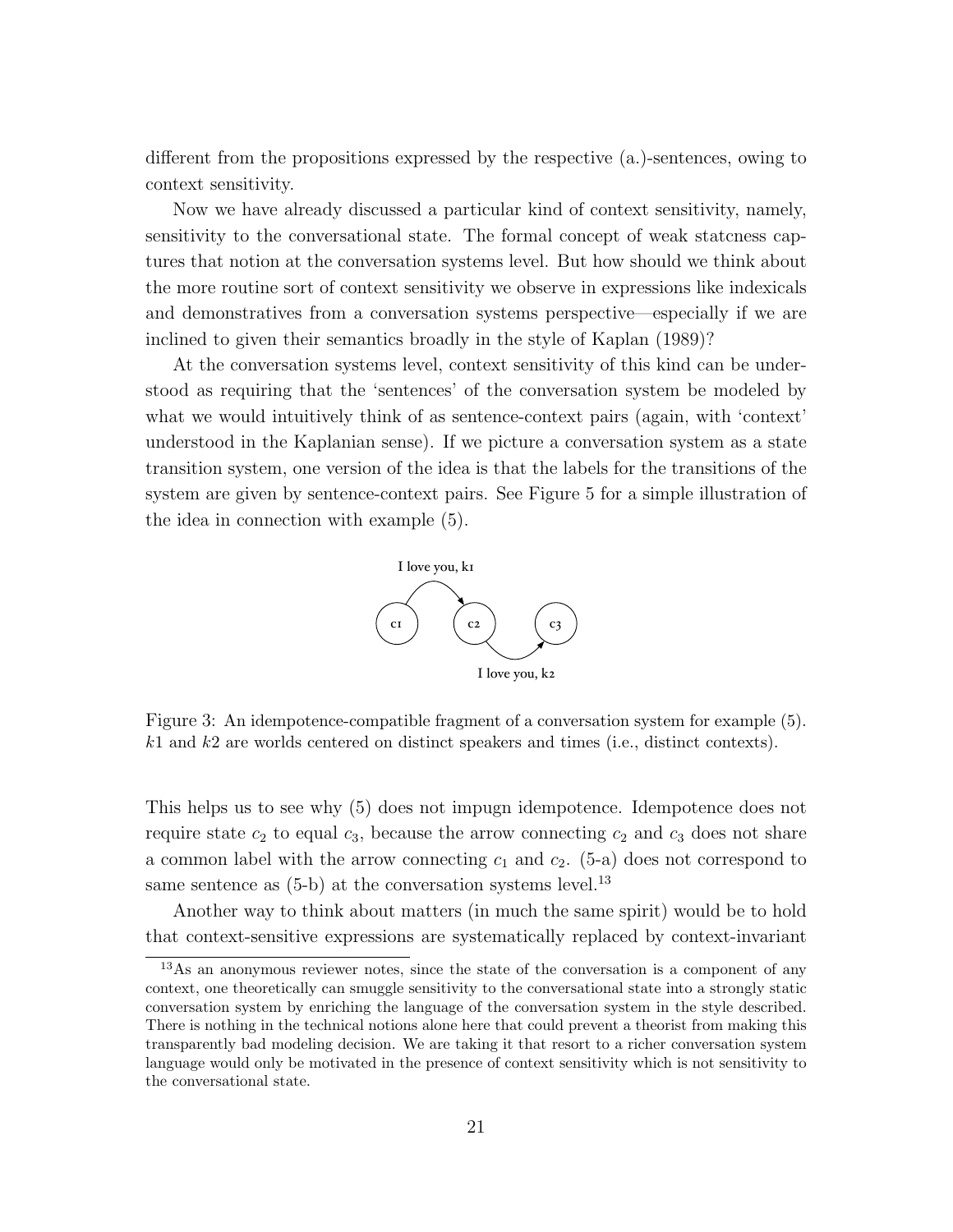sentences in the language of the corresponding conversation system, with the mapping determined with the help of the semantics of the language. So given a suitable context, (5-a) will correspond in the language of the conversation system to something tantamount to 'Romeo loves Juliet', and (5-b) will correspond to 'Juliet loves Romeo'. Thus again, idempotence is preserved.

The basic move here is as simple and as it is powerful: any *prima facie* counterexample to idempotence might in principle be blamed in this way on tacit context sensitivity instead. Whether or not this is a plausible move to make will of course depend on the particularities of the case.

#### 6.3 Exploiting secondary changes to the conversational state

A third way one might maintain staticness in the face of seeming counterexamples is to appeal to the simple fact that in anything like normal discourse, the conversational state which results from the update of a sentence in that discourse is never identical to the conversational state that is updated by the CCP of the subsequent sentence in that discourse. This owes to the fact that the conversational state is undergoing constant changes, changes not owing to the CCPs of the sentences used in the discourse.

This is particularly obvious in the case of (6-a) and (6-b). There an event of ostension that occurs in between sentence tokenings, and this event will become common ground as soon as it happens in any normal conversation. As a result, the update associated with (6-b) will, strictly speaking, apply to something other than the output of the update associated with (6-a). And this entails that this discourse is not—at least without further argument—an example of a failure of idempotence.

Other examples can be explained in the same fashion. Suppose a sergeant is inspecting a cadet's uniform. He shouts, "Turn around!" The cadet obliges. The sergeant, satisfied that the cadet's shirt is properly tucked, again shouts "Turn around!" The cadet then returns to his original position. Here it is clear that the sergeant's second command is not redundant, and nor is it merely adding emphasis to the first command. Nevertheless, plausibly this involves no failure of idempotence, as the second command does not update the conversational state resulting from the update due to the first command. Rather, it updates a conversational state which incorporates (inter alia) the information that the first command was satisfied. If the cadet had not obliged by turning around after the first command, the sergeant's full discourse ("Turn around! Turn around!") would have amounted to one (emphasized) directive to turn 180 degrees, not a directive to turn 360 degrees. Thus the example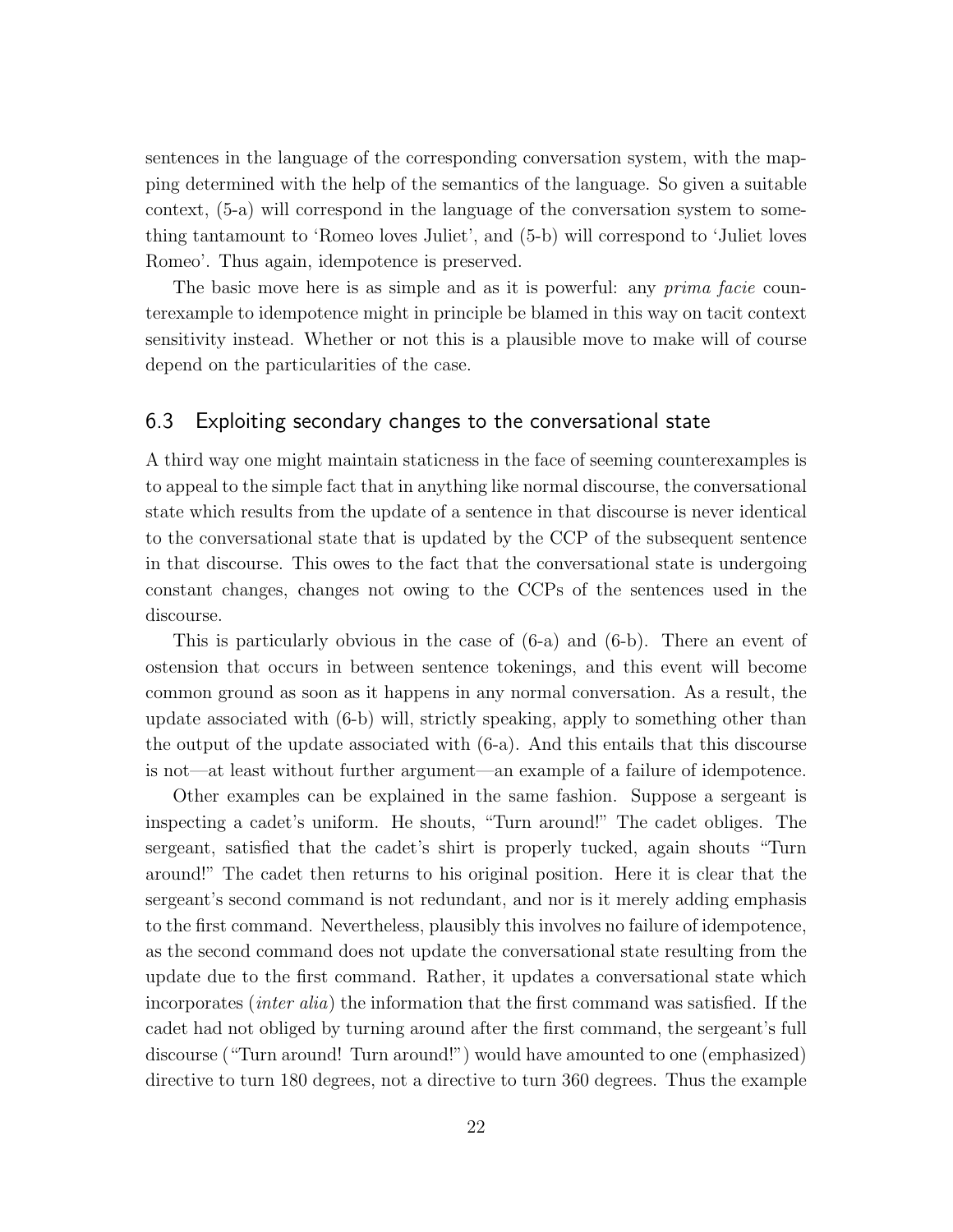is not a counterexample to idempotence.

The general point here has very wide application. As Stalnaker has emphasized in many places (for example, Stalnaker 1978, 1998, 2014), the result of successfully asserting a sentence is not only to update the conversational state by adding to it the proposition expressed. It also changes the conversational state by adding to it the information that that very utterance was just made. Even if I don't accept your assertion, we will go on to take for granted that you uttered a certain sentence at a certain time, and that itself constitutes a change to the conversational state. We could call this the *secondary effect* of the speech act on the conversational state. The fact that speech acts have secondary effects on the conversational state presents an obstacle to probing idempotence and commutativity in natural language. In theorizing from a conversation systems perspective, we abstract from secondary effects. But there is no escape from secondary effects in ordinary communication. As a consequence, merely reversing the order in which sentences are uttered does not generally result in commutation in the strict sense we have in mind at the conversation systems level, because the secondary effects corresponding to the sentences induce intermediate changes to the conversational state. Likewise, merely repeating a sentence does not yield a case where the context change potential of a sentence applies to its value relative to an initial conversational state. Figure illustrates the basic difficulty in connection with commutativity.



Figure 4: Merely reversing the order of sentences in ordinary natural language conversation does not result in commutation. Commutativity does not require that  $c_5 = c_9$ .

One might have thought that if a conversation system containing  $\phi$  and  $\psi$  is com-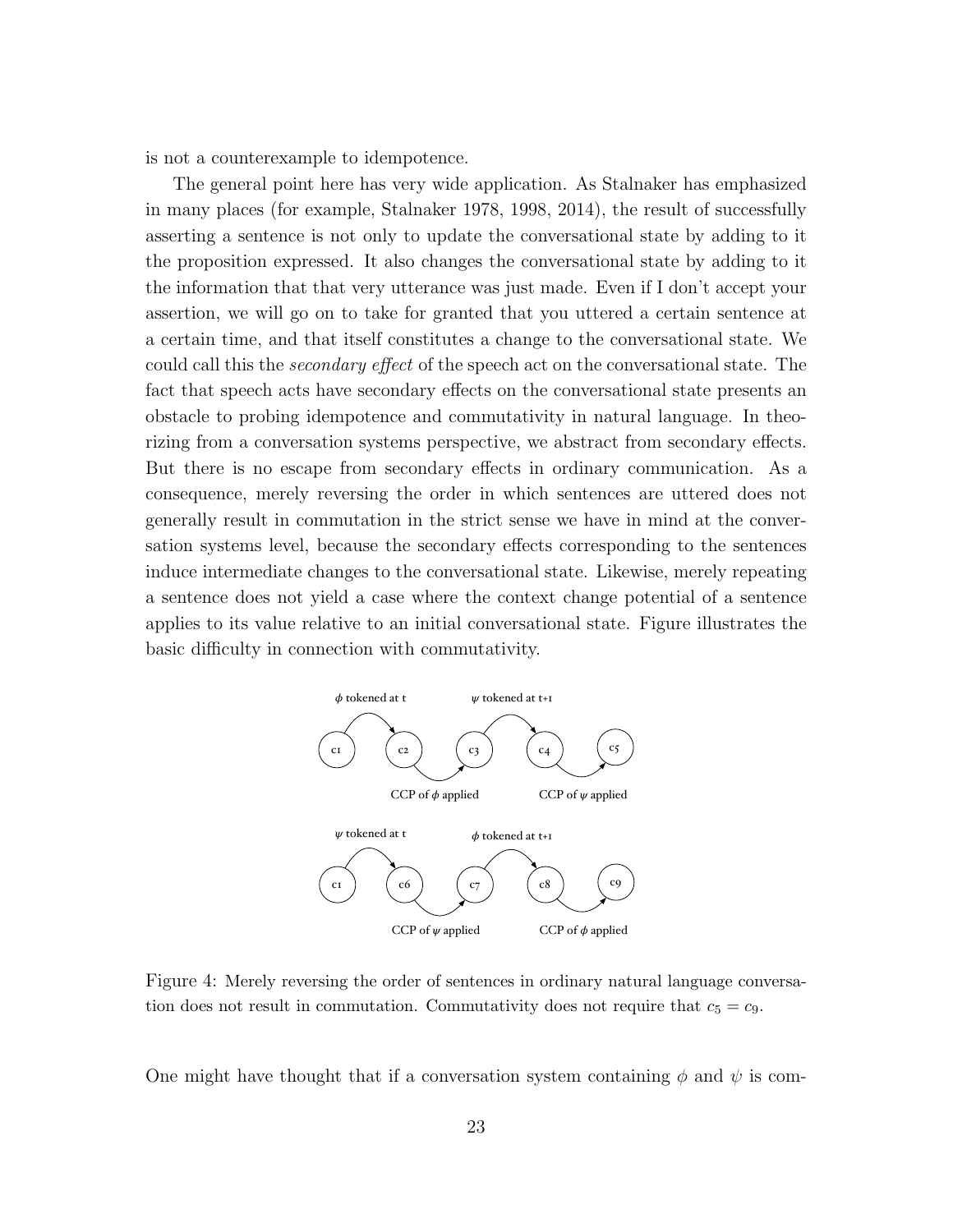mutative, it would follow that tokening  $\phi$ , and then  $\psi$ , against a conversational state  $c_1$  would have to result in the same conversational state as would result from tokening  $\psi$ , and then  $\phi$  against  $c_1$ . But in real examples, there is no way to apply two context change potentials in immediate succession, for the update effect of the CCP of a sentence is always preceded by the update corresponding to its secondary effect. Since commutativity is a claim about the equivalence of two ways of applying a pair of context change potentials in immediate succession, commutativity is not the sort of thing we can immediately observe (or fail to observe) in ordinary natural language examples. The point applies *mutatis mutandis* to idempotence.

This highlights the extent to which properties like idempotence and commutativity are at some nontrivial remove from observation. To say any given phenomena supports or undermines commutativity or idempotence is in part to make a substantive judgment about the role of these secondary effects on conversational update.

## 7 Closing

In closing, we want to reiterate the points made in  $(I)$  of section 3 above. In theorizing with conversation systems, we abstract from compositional semantic structure. We should thus distinguish two rough levels at which a static/dynamic distinction might be framed:

Conversation systems dynamicness. The CCPs of the sentences of the language are not each equivalent to an operation which adds a proposition to the conversational state.

Compositional semantic dynamicness. The compositional semantic values of sentences are identical to their CCPs.

Picking up on the received formal concept of staticness in the literature, this paper has investigated static/dynamic distinctions at the conversation systems level. The relation between staticness/dynamicness at the conversation systems level and the question whether a language fragment requires something tantamount to a dynamic compositional semantics is not straightforward, and is not something we have tried to explore here. If one is interested in whether the compositional semantics of some natural language fragment must take a dynamic shape—and it seems fair to say the debate about static versus dynamic approaches to meaning in the literature is largely about that—then one is really interested in a question about compositional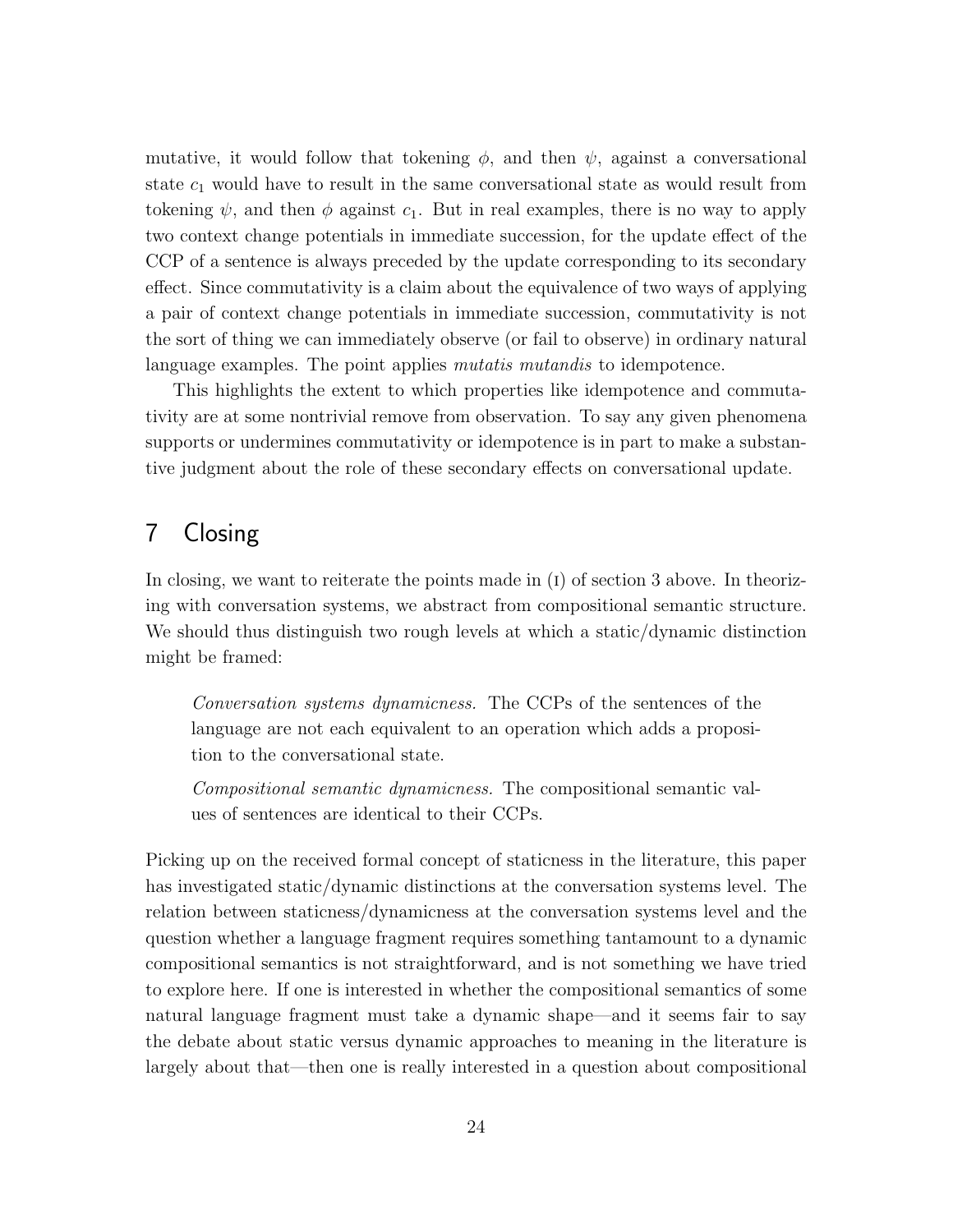dynamicness. One of our key points has been that the received formal concept of staticness is not at this level of description, and so has less to do with semantics than one might naturally assume. Our concern in this paper has really been with the dynamics of conversation, and not with the dynamics of meaning (if such there be).

Stalnaker (2014) has said that he prefers "a dynamic pragmatics to the dynamic semantic story" (65). One could understand the work above as characterizing formal notions of dynamicness at the pragmatic level.

It seems to us that questions of compositional dynamicness remain to be formalized clearly. Just as we isolated properties of conversation systems that correspond to certain interesting features of conversational dynamics, so one might try to seek formal properties of compositional semantic systems that make them "interestingly dynamic". Perhaps the results above will prove useful in clarifying what exactly it would be for a compositional semantics to be interestingly dynamic. We suspect that one key aspect of this project will involve formalizing the notion of a *local con*text, a concept essential to standard dynamic semantic explanations. Work in this direction may help to clarify further just what is conceptually at issue in the debate over dynamic versus static approaches to meaning.

## A Appendix

This appendix supplies proofs of the facts about conversation systems cited in the main text. Facts 2 and 3 concern the relation between strong staticness and incremental systems. Fact 4 is the representation theorem for strong staticness. Fact 5 characterizes the weakly static systems. Facts 1 (van Bethem) and 6 (Veltman) follow from Fact 4.

Fact 2. If a conversation system is incremental, then it is strongly static.

*Proof.* Suppose  $\langle C, O \rangle$  is an incremental conversation system. Then for some set P,  $C \subseteq \mathcal{P}(P)$ , and for all  $o \in O$ , there exists  $p \in P$  such that  $co = c \cup \{p\}$  for any  $c \in C$ . Define  $\llbracket \cdot \rrbracket : O \to P$  such that for all  $o \in O : \llbracket o \rrbracket :=$  the p such that for all c,  $co = c \cup p$ . Define  $j : O \to \mathcal{P}(P)$  as follows:  $j(o) := P \setminus \{[\![o]\!] \}$  (=  $\{[\![o]\!] \}^c$ ). Define  $h: C \to \mathcal{P}(P)$  as follows:  $h(c) := c^c$ . Clearly h is an injection.

Now it remains to show that  $h(co) = h(c) \cap j(o)$  for all  $c \in C$  and  $o \in O$ . Since  $\langle C, O \rangle$  is incremental,  $co = c \cup \{ \llbracket o \rrbracket \}$ . Taking the complement of each side,  $(co)^c =$  $(c \cup \{\llbracket o \rrbracket\})^c$ . Distributing on the right,  $(co)^c = c^c \cap \{\llbracket o \rrbracket\}^c$ . Hence  $h(co) = h(c) \cap j(o)$ .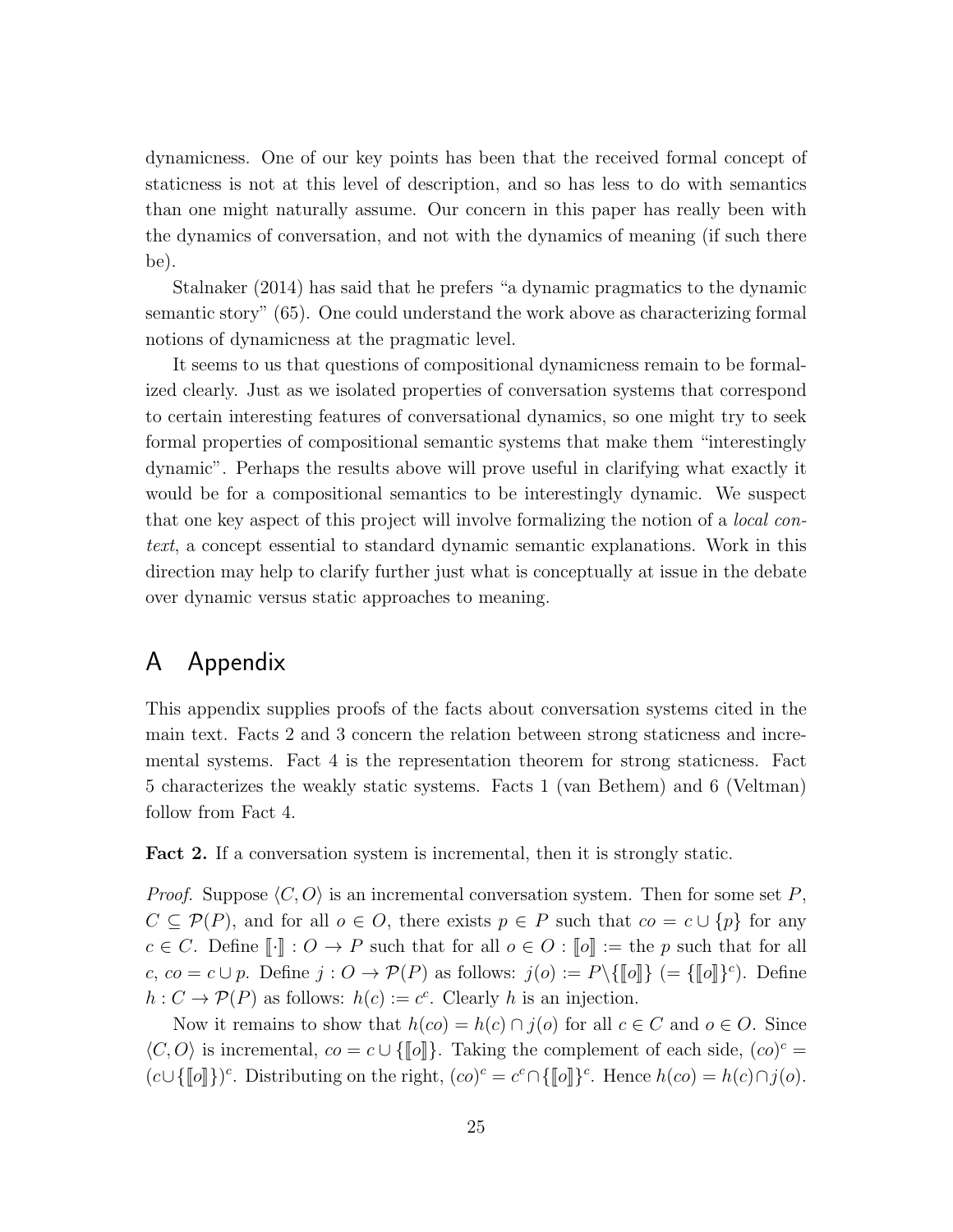Fact 3. Not every strongly static system is isomorphic to some incremental system.

*Proof.* Consider an intersective conversation system  $\langle C, O \rangle$  with o, o' and o∧o' in O, such that: (i)  $c(\rho \wedge \rho')\rho = c(\rho \wedge \rho')$ ; (ii)  $c \neq c\rho \neq c(\rho \wedge \rho')$ . Suppose for contradiction the system is isomorphic to an incremental system  $\langle C', O \rangle$ . Then there exists a bijection  $h: C \to C'$  and a function  $j: O \to \{\{c'\}: c' \in C'\}$  such that for all  $c \in C$ ,  $o \in O$ ,  $h(c) \cup j(o) = h(co)$ . Given such a mapping, it follows that

$$
h(c(o \land o')o) = h(c) \cup j(o \land o') \cup j(o)
$$

From this and (i), it follows that

$$
h(c) \cup j(o \wedge o') \cup j(o) = h(c) \cup j(o \wedge o')
$$

Hence  $j(o) \subseteq h(c)$  or  $j(o) \subseteq j(o \land o')$ . Suppose  $j(o) \subseteq h(c)$ . Then  $h(c) =$  $h(c) \cup j(o) = h(co)$ . Since h is a bijection,  $c = co$ , contradicting (ii). So suppose instead  $j(o) \subseteq j(o \land o')$ . Since j is into singletons, it follows that  $j(o) = j(o \land o')$ . Hence  $h(co) = h(c(o \wedge o'))$ . Therefore  $co = c(o \wedge o')$ , contradicting (ii).

To state Fact 6, we define the notion of an information lattice after Veltman (1996):

**Def 10.** A quadruple  $\langle V, \top, \wedge, \leq \rangle$  is an *information lattice* iff V is a set,  $\top \in V$ ,  $\wedge$ is a binary operation on V, and  $\leq$  is a partial order on V such that for all  $c, c' \in V$ :

$$
\top \wedge c = c
$$
  
\n
$$
c \wedge c = c
$$
  
\n
$$
c \wedge c' = c' \wedge c
$$
  
\n
$$
(c \wedge c') \wedge c'' = c \wedge (c' \wedge c'')
$$
  
\n
$$
c \le c' \text{ iff there is some } c'' \text{ such that } c \wedge c'' = c'.^{14}
$$

Then we can state Veltman's result in our terminology as follows:

**Fact 6.** A state system  $\langle C, O \rangle$  is strongly static if there exists an information lattice,  $C_I, C_I = \langle C, \top, \wedge, \leq \rangle$ , such that for all  $c, c' \in C$  and  $o \in O$ ,

 $\Box$ 

<sup>&</sup>lt;sup>14</sup>The specification of  $\leq$  adds no structure as it is induced by  $\land$ , but we will find the explicit specification convenient below. An intuitive gloss on  $c \leq c'$  would be "c' is at least as informationally strong as  $c$ ".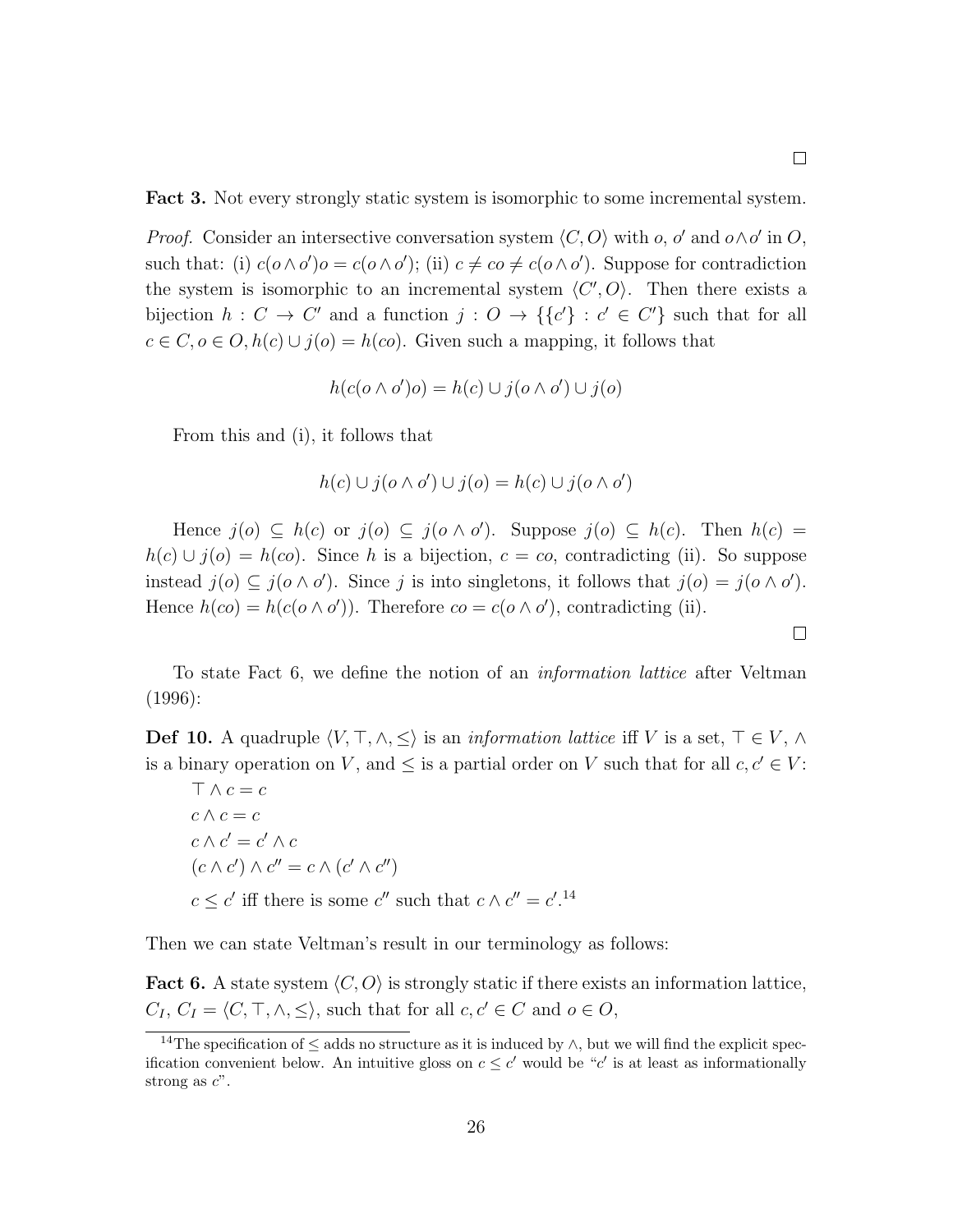Idempotence.  $\cos = \cos$ **Persistence.** If  $co = c$  and  $c \leq c'$  then  $c'o = c'$ Strengthening.  $c < c_0$ Monotony. If  $c \leq c'$  then  $co \leq c'o$ 

Fact 6 applies to a broader class of conversation systems than Fact 1 (van Benthem), since any Boolean algebra is an information lattice but not vice versa. Both Facts 1 and 6 straightforwardly follow from the following fact:

**Fact 4** (Static representation). A state system  $\langle C, O \rangle$  is strongly static iff for all  $o, o' \in O$  and  $c \in C$ ,

Idempotence.  $\cos = \cos$ Commutativity.  $\cos' = \cos' \theta$ 

*Proof.* Any system isomorphic to an intersective system is idempotent and commutative, since intersection is idempotent and commutative. Hence we need only show that if a state system is idempotent and commutative, then it is static.

Let  $\langle C, O \rangle$  be an idempotent and commutative state system. To show  $\langle C, O \rangle$  is static, it suffices to produce an injection  $h: C \to \mathcal{P}(C)$  and a function  $j: O \to \mathcal{P}(C)$ , such that  $h(co) = h(c) \cap j(o)$  for all  $c \in C$  and  $o \in O$ .

Define  $j: O \to \mathcal{P}(C)$  as follows:  $j(o) := \{c \in C : co = c\}$  for all  $o \in O$ . Thus j takes o to the set of its fixed points.

Define  $h: C \to \mathcal{P}(C)$  as follows:  $h(c) := \{c' \in C : cRc'\}$ , where  $cRc'$  just in case  $c = c'$  or c can reach c' from operations in O (i.e., there exist  $o_1 \dots o_n \in O$ such that  $co_1...o_n = c'$ ). Obviously, R, the relation of O-reachability, is reflexive and transitive.

Note that from commutativity, it follows that order does not affect update: successive update of c by  $o_1...o_n$  is equal to successive update of c by any reordering of  $o_1...o_n$ , for any  $c \in C$  and  $o_1...o_n \in O$ .

To see that h is an injection, note R is antisymmetric. Suppose  $cRc'$  and  $c'Rc$ , but for contradiction  $c \neq c'$ . Then  $cu_1...u_n = c'$  and  $c'v_1...v_m = c$ , for some  $u_1...u_n, v_1...v_m \in O$ . For convenience define U as the functional composition  $u_i \circ ... \circ u_n$ (where  $f \circ g := g(f(x))$ ); likewise  $V = v_1 \circ ... \circ v_m$ . Hence  $cU = c'$  and  $c'V = c$ , and hence  $cUV = c$ . By commutativity,  $cVU = c$ . Hence  $cVUU = cU$ . By idempotence  $cVUU = cVU$ , so substituting,  $cVU = cU$ . Substituting again,  $c = c'$ . Contradiction.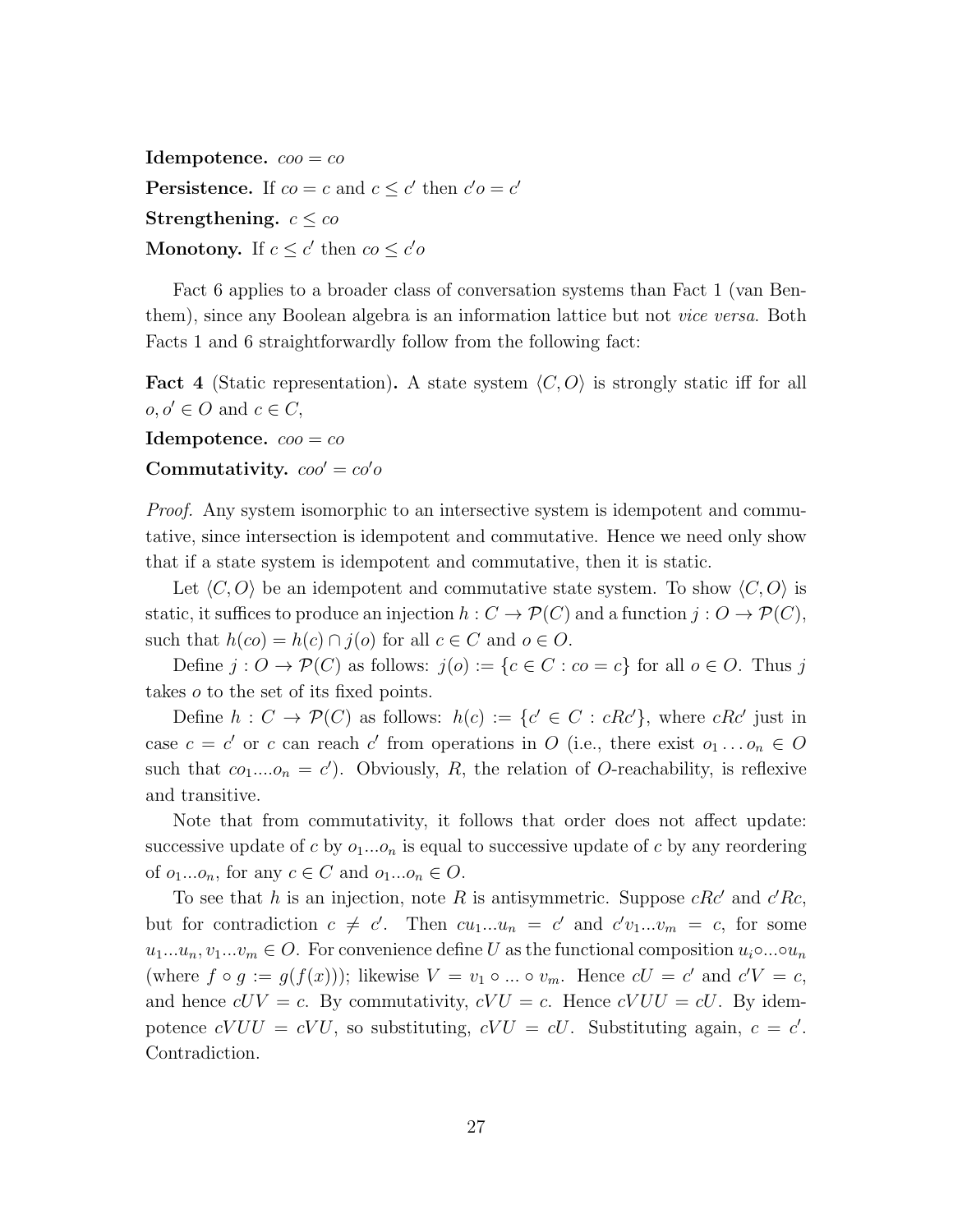Now if  $h(c) = h(c')$ , then  $cRc'$  and  $c'Rc$ , since R is reflexive. By antisymmetry,  $c = c'$ . Hence h is an injection.

Now we show that  $h(co) = h(c) \cap j(o)$  for all  $c \in C$  and  $o \in O$ . This equivalent to showing that  $\{c' \in C : c\mathbb{R}c'\} = \{c' \in C : c\mathbb{R}c'\} \cap \{c' \in C : c'o = c'\}$ , which is equivalent to showing that for all  $c, c' \in C$  and  $o \in O : coRc'$  iff  $cRc'$  and  $c'o = c'$ .

Left-right: suppose  $\alpha \in \mathbb{R}$ . There are two possibilities: (i)  $\alpha = c'$ . Then clearly cRc'. Moreover, by idempotence  $\cos = \cos$ , so substituting,  $c' = c'$ . (ii) For some  $u_1 \dots u_n \in O$ ,  $cou_1 \dots u_n = c'$ ; that is,  $colU = c'$ . By commutativity,  $colU = clO$ . Hence  $cUo = c'$ . By idempotence  $cUo = cUoo$ . Substituting, it follows that  $c' = c'o$ . Moreover, obviously  $cRc'$ . Hence  $cRc'$  and  $c'o = c'$ .

Right-left: suppose that  $cRc'$  and  $c'o = c'$ . There are two possibilities. (i)  $c = c'$ . Then of course  $\text{coRc}'$ . (ii)  $cu_1 \ldots u_n = c'$  for some operations  $u_1 \ldots u_n \in O$ , i.e.,  $cU = c'$ . Then  $cUo = c'o$ . Substituting,  $cUo = c'$ . By commutativity,  $coU = c'$ . Hence  $cRc$ 'o.

This yields an intersective update system isomorphic to  $\langle C, O \rangle$ , namely the system  $\langle h[C], O' \rangle$ , where  $h[C]$  is the image of h under C and O' is the set of all operations  $o' : h[C] \to h[C]$  such that for some  $o \in O$  and any  $c' \in h[C] : c'o' = c' \cap j(o)$ .

(A shorter proof is possible using notions from abstract algebra.)

Fact 5. A state system is weakly static just in case it is antisymmetric.

Proof. Left-to-right: any system isomorphic to a quasi-intersective system is antisymmetric, since in such systems update can only map a conversational state to itself or to a subset of itself.

Right-to-left: suppose  $\langle C, O \rangle$  is antisymmetric. To show  $\langle C, O \rangle$  is informationsensitive, it suffices to produce an injection  $h : C \rightarrow \mathcal{P}(C)$  and a function i:  $(O \times C) \rightarrow \mathcal{P}(C)$ , such that  $h(co) = h(c) \cap i(o, c)$  for all  $c \in C$  and  $o \in O$ .

Let  $h(c) := \{c' \in C : cRc'\}.$  Let  $i(o, c) := h(co).$  Obviously R is reflexive, and since  $\langle C, O \rangle$  is loopless it is antisymmetric. Hence h is an injection. Now if coRc', then clearly cR'c. Hence  $h(co) \subseteq h(c)$ . Hence  $h(co) = h(c) \cap h(co)$ . Hence  $h(co) = h(c) \cap i(o, c).$ 

 $\Box$ 

Valby (2015) contains additional investigation of interesting classes of conversation systems, and considers in particular systems containing both intersection and unioning operations.

 $\Box$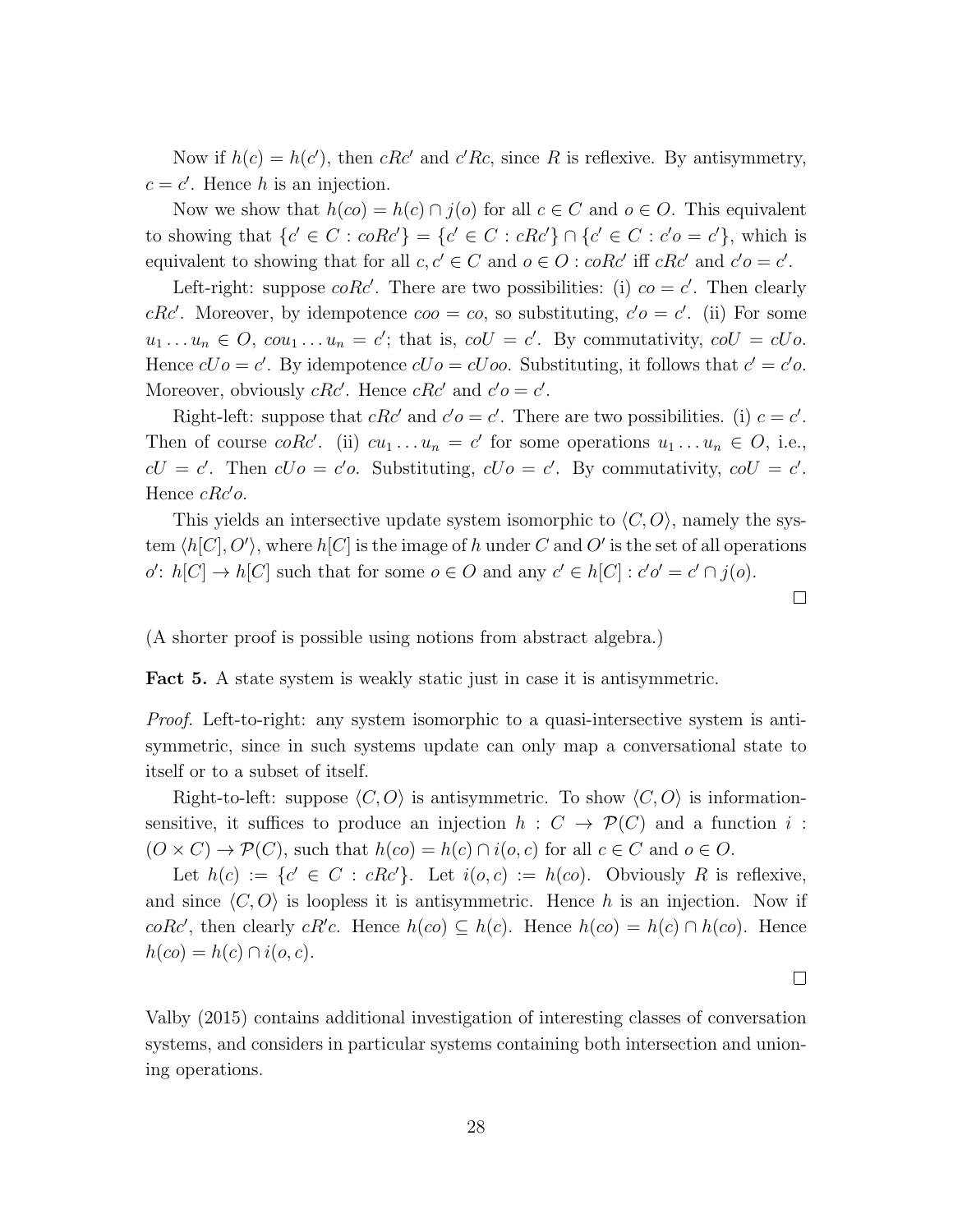## **References**

- Bonnay, D. and D. Westerstahl (2014). Dynamic vs. classical consequence. In A. Baltag and S. Smets (Eds.), Trends in Logic, Outstanding Contributions: Johan F. A. K. van Benthem on Logical and Informational Dynamics, pp. 837–854. Springer.
- Dever, J. (2006). Living the life aquatic. Manuscript, University of Texas, Austin.
- Dummett, M. (1973). Frege: Philosophy of Language. Duckworth.
- von Fintel, K. (2001). Counterfactuals in a dynamic context. In M. Kentstowicz (Ed.), Ken Hale: a life in language. MIT Press.
- von Fintel, K. and A. Gillies (2007). An opinionated guide to epistemic modality. In T. Gendler and J. Hawthorne (Eds.), Oxford Studies in Epistemology, Volume 2, pp. 32–62. Oxford.
- Groenendijk, J. and M. Stokhof (1991a). Dynamic predicate logic. Linguistics and Phi $losophy 14(1), 39-100.$
- Groenendijk, J. and M. Stokhof (1991b). Two theories of dynamic semantics. In Logics in AI, Volume 478 of Lectures Notes in Computer Science, pp. 55–64. Berlin: Springer.
- Heim, I. (1982). The Semantics of Definite and Indefinite Noun Phrases. Ph. D. thesis, University of Massachusetts, Amherst.
- Heim, I. (1983a). File change semantics and the familiarity theory of definiteness. In R. Bäuerle, C. Schwarze, and A. von Stechow (Eds.), *Meaning, Use, and Interpretation* of Language, pp. 164–90. Walter de Gruyter.
- Heim, I. (1983b). On the projection problem for presuppositions. In D. Flickinger and M. Wescoat (Eds.), WCCFL 2: Second Annual West Coast Conference on Formal Linguistics, pp. 114–125. Blackwell.
- Kamp, H. (1981). A theory of truth and semantic representation. In J. A. Groenendijk, T. Janssen, and M. Stokhof (Eds.), Formal Methods in the Study of Language, pp. 277–322. Mathematish Centrum.
- Kaplan, D. (1977/1989). Demonstratives. In J. Almog, J. Perry, and H. Wettstein (Eds.), Themes from Kaplan, pp. 481–563. Oxford University Press.
- Karttunen, L. (1969). Discourse referents. In Proceedings of the 1969 Conference on Computational Linguistics, pp. 1–38. Association for Computational Linguistics.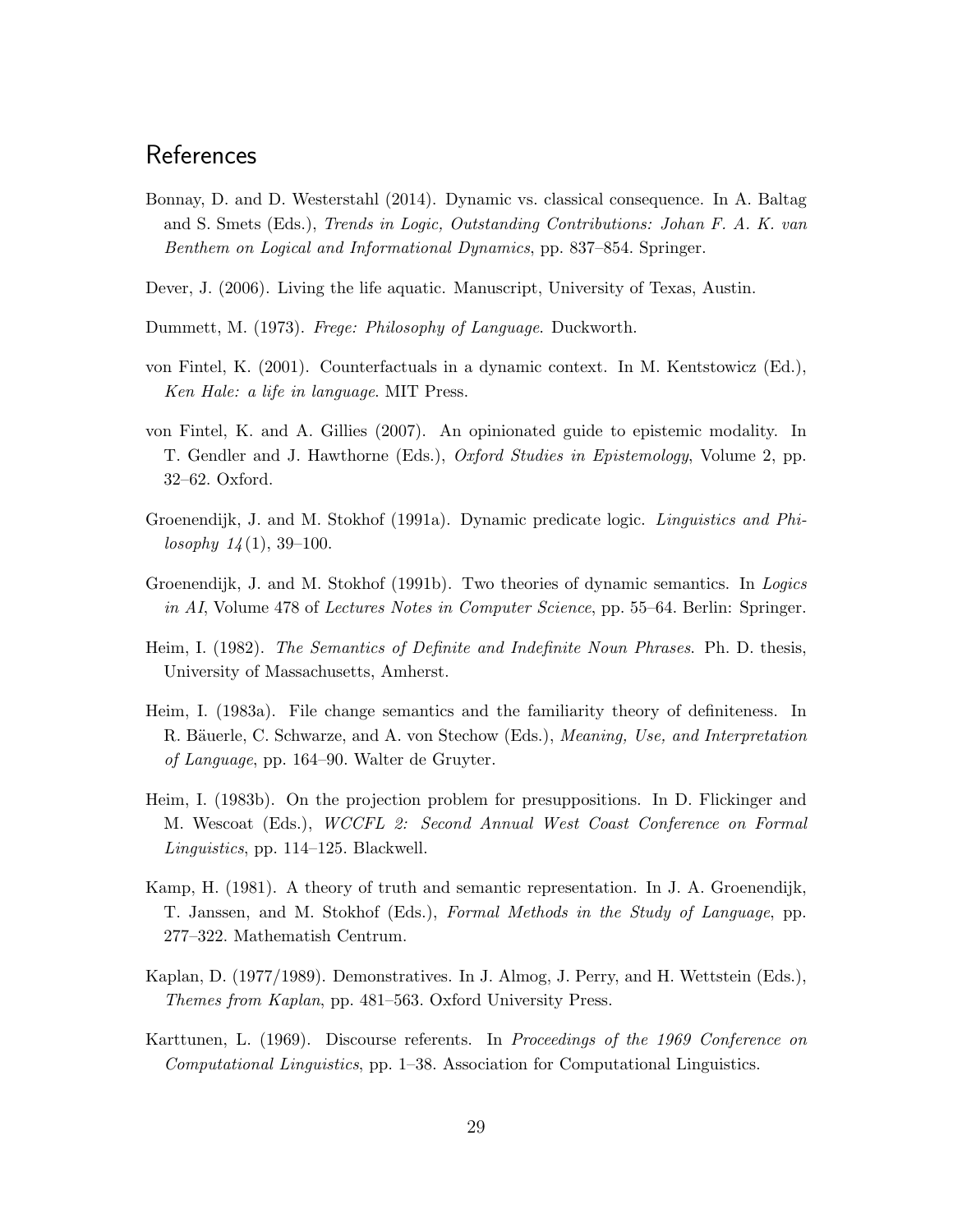- Klinedinst, N. and D. Rothschild (2012). Connectives without truth tables. Natural Language Semantics  $20(2)$ , 137-175.
- Kripke, S. A. (2009). Presupposition and anaphora: Remarks on the formulation of the projection problem. Linguistic Inquiry  $40(3)$ , 367–386.
- Lewis, D. (1970). General semantics. Synthese  $40, 18-67$ .
- Lewis, D. (1979). Scorekeeping in a language game. Journal of Philosophical Logic  $8(1)$ , 339–59.
- Lewis, D. (1980). Index, context, and content. In S. Kranger and S. Ohman (Eds.), Philosophy and Grammar, pp. 79–100. Reidel.
- Lewis, K. (2012). Discourse dynamics, pragmatics, and indefinites. Philosophical Studies  $158(2)$ , 313-342.
- Lewis, K. (2014). Do we need dynamic semantics? In A. Burgess and B. Sherman (Eds.), Metasemantics: New Essays on the Foundations of Meaning, pp. 231–258. Oxford University Press.
- Montague, R. (1973). The proper treatment of quantification in ordinary English. In J. Hintikka, J. Moravcsik, and P. Suppes (Eds.), Approaches to Natural Language: Proceedings of the 1970 Stanford Workshop on Grammar and Semantics, pp. 221–42. D. Reidel.
- Ninan, D. (2010). Semantics and the objects of assertion. *Linguistics and Philoso*phy  $33(5)$ , 1–26.
- Rabern, B. (2012). Against the identification of assertoric content with compositional value. Synthese  $189(1)$ , 75–96.
- Rothschild, D. (2011). Explaining presupposition projection with dynamic semantics. Semantics and Pragmatics  $\frac{1}{4}(3)$ , 1–43.
- Schlenker, P. (2009). Local contexts. Semantics and Pragmatics 2, 1–78.
- Stalnaker, R. (1974). Pragmatic presuppositions. In M. K. Munitz and P. Unger (Eds.), Semantics and Philosophy, pp. 197–213. New York: New York University Press. Pages references are to the reprint in Stalnaker (1999).
- Stalnaker, R. (1975). Indicative conditionals. *Philosophia*  $5(3)$ , 269–286.